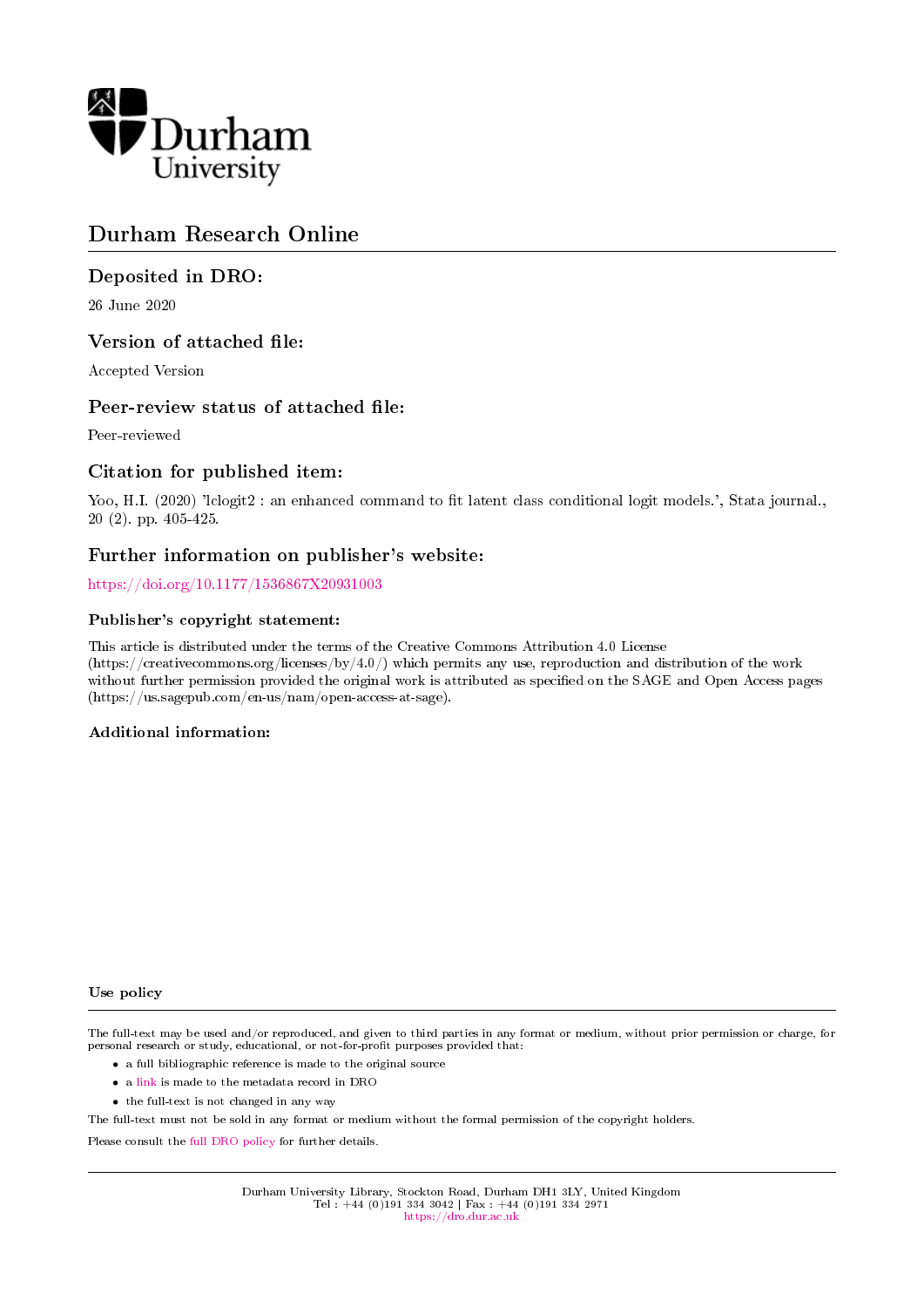The Stata Journal  $(yyyy)$  vv, Number ii, pp. 1–20

# lclogit2: An enhanced command to fit latent class conditional logit models

Hong Il Yoo Durham University Business School Durham University Durham, UK h.i.yoo@durham.ac.uk

Abstract. This paper describes lclogit2, an enhanced version of lclogit (Pacifico and Yoo, 2013). Like its predecessor, lclogit2 uses the Expectation-Maximization (EM) algorithm to estimate latent class conditional logit (LCL) models. But it executes the EM algorithm's core algebraic operations in Mata, and runs considerably faster as a result. It also allows linear constraints on parameters to be imposed in a more convenient and flexible manner. It comes with parallel command lclogitml2, a new standalone program that uses gradient-based algorithms to estimate LCL models. Both lclogit2 and lclogitml2 are supported by a new postestimation tool, lclogitwtp2, that evaluates willingness-to-pay measures implied by estimated LCL models.

Keywords: st0001, lclogit2, lclogitml2, lclogitwtp2, lclogit, mixlogit, fmm, finite mixture, mixed logit

# 1 Introduction

The latent class conditional logit (LCL) model extends the conditional logit model (clogit in Stata) by incorporating a discrete representation of unobserved preference heterogeneity. Algebraically, the LCL likelihood function is a finite mixture of C different conditional logit likelihood functions. Stata 15 has introduced the fmm command that estimates a wide range of finite mixture models; as of Stata 16, however, fmm does not support clogit as a component model. The community-contributed lclogit command (Pacifico and Yoo, 2013) allows Stata users to estimate LCL. But it underutilizes Stata's computing capabilities available via the Mata environment, and does not allow the component conditional logit models to share any parameter in common.

This paper describes lclogit2, an enhanced version of lclogit. Like its predecessor, lclogit2 applies Bhat's (1997) Expectation-Maximization (EM) algorithm to obtain the maximum likelihood estimates (MLEs) of LCL. The EM algorithm is an attractive method to maximize the non-concave log likelihood function of LCL because it offers greater numerical stability than usual Newton-type techniques that ml maximize applies. Train (2008) provides a masterful summary of the source of this advantage.

lclogit2 comes with a parallel command, lclogitml2, which estimates LCL using the usual techniques for maximum likelihood estimation. While lclogitml2 is fully functional as a standalone program, the command may be also utilized as a postesti-

c yyyy StataCorp LLC st0001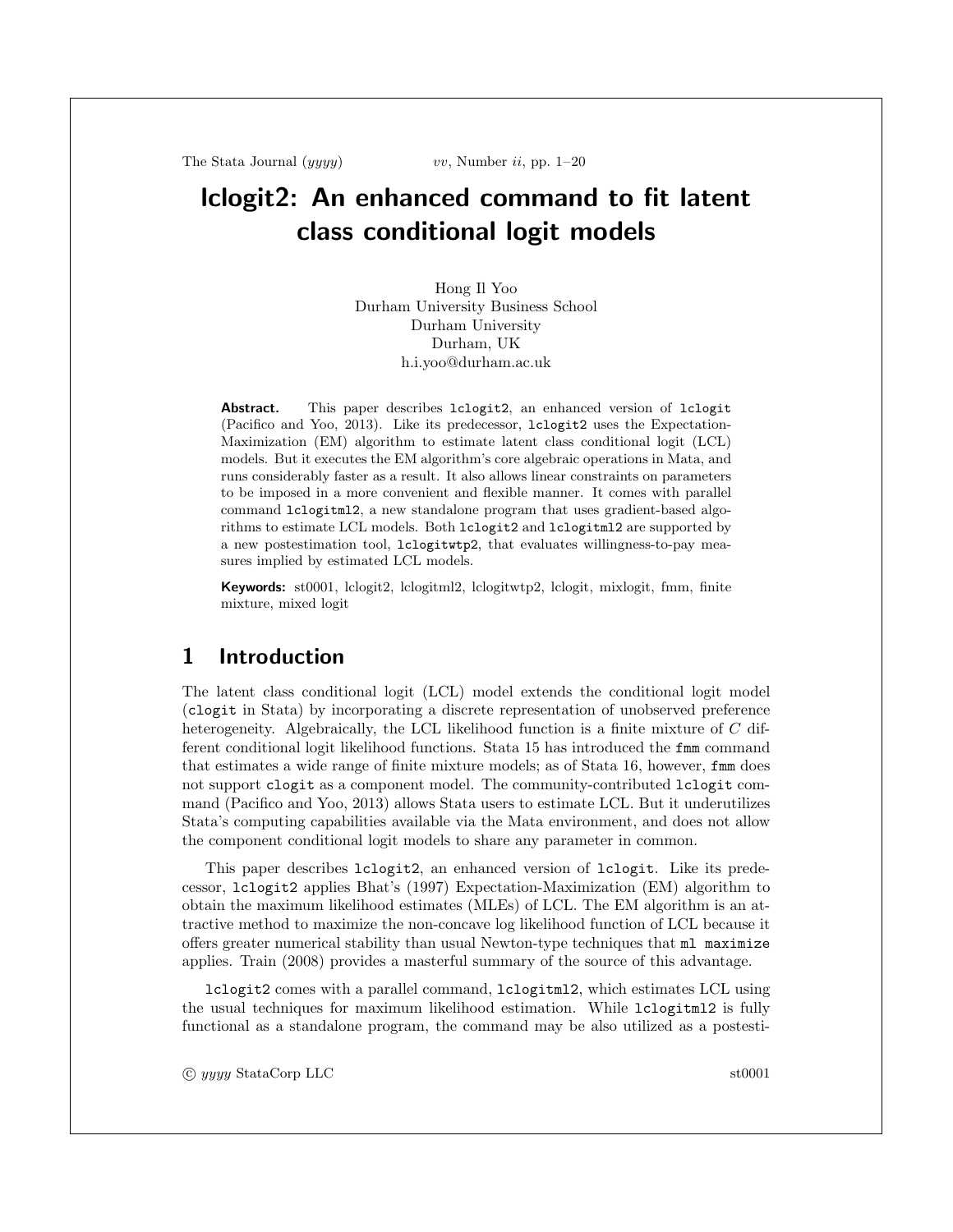mation tool for lclogit2. The EM algorithm used by lclogit2 (and by lclogit, for that matter) produces coefficient estimates without standard errors. To draw statistical inferences, users may pass active lclogit2 estimates as starting values to lclogitml2, and obtain the usual  $m1$  maximize output table with standard errors.

Major differences between lclogit2 and lclogit modules may be summarized as follows. To facilitate discussion, let  $\bm{\beta}_c$  denote a vector of coefficients for the  $c^{th}$  clogit component, or latent class, of LCL.

First, lclogit2 estimates a given LCL specification considerably faster than lclogit, by using Mata to execute the core algebraic operations of the EM algorithm. lclogit executes the same operations in the regular Stata environment.

Second, lclogit2 allows  $\beta_c$  to include homogeneous coefficients that are identical across classes, as well as heterogeneous coefficients that vary across classes. Hole's (2007a) mixlogit command can estimate a mixed logit model that includes a combination of non-random coefficients and multivariate normal random coefficients. The new feature of lclogit2 allows estimation of a latent class counterpart to such a model specification. lclogit assumes that every coefficient is heterogeneous.

Third, lclogit2 can incorporate any set of linear constraints on  $\beta_c$  for  $c = 1, 2, \cdots, C$ , defined using Stata's constraint command. The constraints may apply within a class (e.g. two different coefficients in  $\beta_1$  are equal to 0), as well as across different classes (e.g. a coefficient in  $\beta_1$  and the corresponding coefficient in  $\beta_2$  are the same). lclogit can incorporate within-class constraints only, and has peculiar syntax requirements for inputting the constraints.

Fourth, lclogitml2 is a standalone estimation command. lclogitml, which accompanies lclogit, is simply a wrapper that passes lclogit estimates to another community-contributed command, gllamm (Rabe-Hesketh et al., 2002). This difference brings about several advantages.

- a. lclogitml2 uses a log likelihood evaluator coded in Mata. It estimates a given LCL specification considerably faster than gllamm which uses an evaluator coded in the regular Stata environment.
- b. lclogitml2 can inherit linear constraints defined for lclogit2. In contrast, to impose the same constraints across lclogit and lclogitml, users must define a set of constraints to comply with the syntax requirements of lclogit, and another set of constraints to comply with those of gllamm.
- c. lclogitml2 is better suited to estimating a model with a large number of heterogeneous coefficients. Suppose that each  $\beta_c$  consists of K heterogeneous coefficients so that there are a total of  $C \times K$  heterogeneous coefficients to estimate. In m model's vernacular,  $lclogitm12$  will add  $C$  "equations" where each equation comprises K coefficients for a particular class. In contrast, gllamm will add  $C \times K$ equations, where each equation's intercept is a particular coefficient. With a large  $C \times K$ , a call to gllamm (via lclogitml) may fail with an error message stat-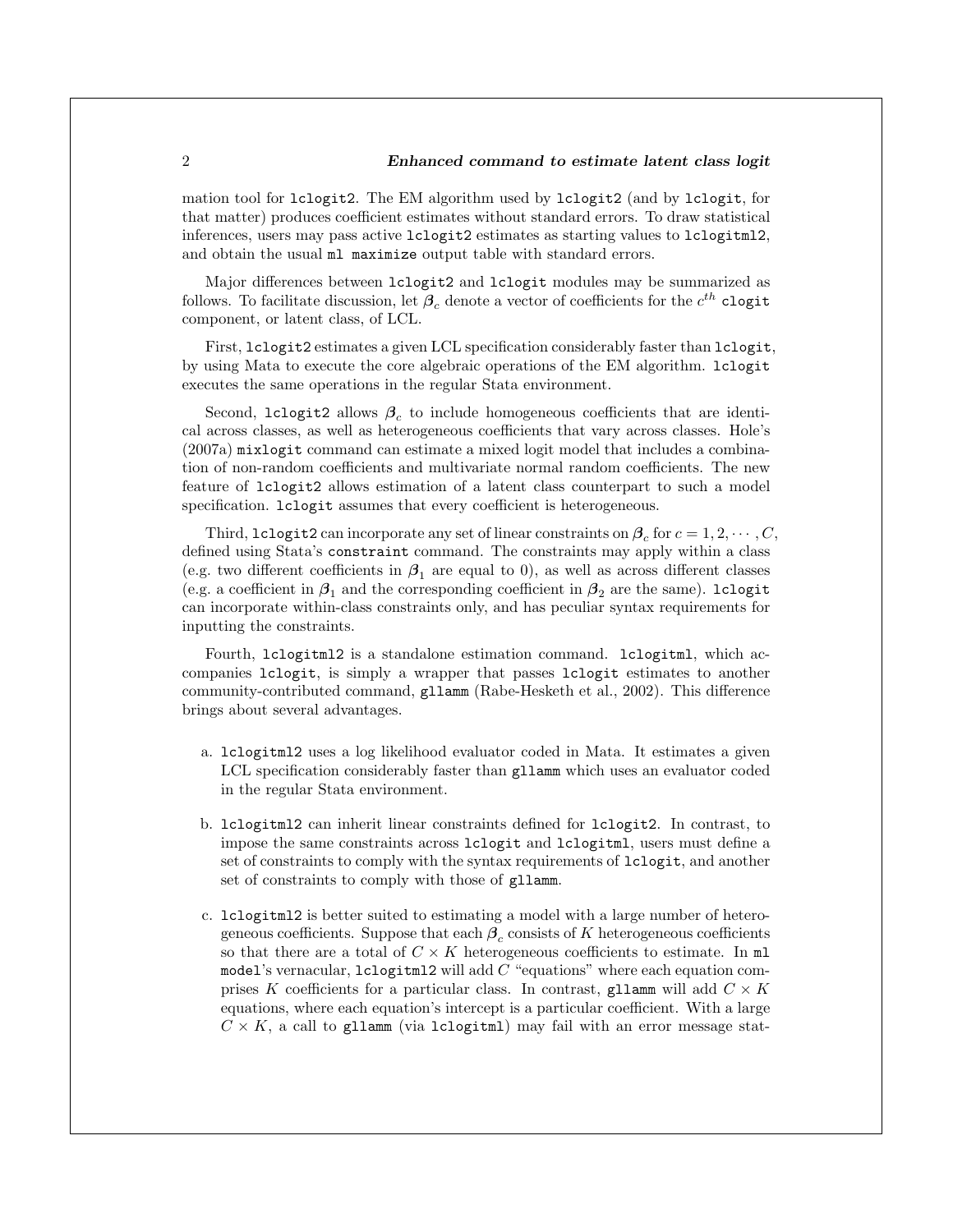ing that some equation is not found, presumably because there is a limit on the number of equations that  $m1$  model can receive from gllamm.

Finally, when  $lclogit2$  or  $lclogitml2$  results are active, a new postestimation tool, lclogitwtp2, can calculate willingness-to-pay (WTP) measures implied by the coefficient estimates. Within each class  $c$ , the WTP for attribute  $k$  is calculated as the ratio of the coefficient on that attribute to another coefficient which can be interpreted as the marginal utility of money. In non-market valuation studies, such WTP measures are often the main parameters of interest. To derive the WTP measures from lclogit or lclogitml estimates, users need to write their own postestimation programs.

#### 2 Latent class conditional logit

Consider decision maker  $n$  making a choice from  $J$  alternatives in each of  $T$  choice occasions, where  $n = 1, 2, \cdots, N$ . Alternative j available to her in occasion t is described by a row vector of K attributes,  $x_{njt}$ . Denote by  $y_{njt}$  a binary indicator that equals 1 if her choice is alternative j, and 0 otherwise. Under the conditional logit model (clogit in Stata), the joint likelihood of her  $T$  choices is given by

<span id="page-3-0"></span>
$$
P_n(\boldsymbol{\beta}) = \prod_{t=1}^T \prod_{j=1}^J \left( \frac{exp(\boldsymbol{x}_{njt}\boldsymbol{\beta})}{\sum_{h=1}^J exp(\boldsymbol{x}_{nht}\boldsymbol{\beta}))} \right)^{y_{njt}} \tag{1}
$$

where  $\beta$  is a column vector of K coefficients, which can be interpreted as the marginal utilities of the corresponding entries in  $x_{njt}$ . As a matter of fact, clogit (and for that matter,  $lclogit2$  and  $lclogitml2$ ) can also accommodate data sets with  $T$  varying across decision makers, and J varying across decision makers and/or choice occasions. While T and J in equation [\(1\)](#page-3-0) must be more accurately written as  $T_n$  and  $J_{nt}$ , the subscripts will be omitted for notational simplicity.<sup>[1](#page-3-1)</sup>

The latent class conditional logit (LCL) extends the conditional logit by incorporating a discrete representation of unobserved preference heterogeneity across decision makers. Specifically, LCL assumes that there are C distinct types, or "classes", of decision makers, and that each class  $c$  makes choices consistent with its own clogit model with utility coefficient vector  $\beta_c$ . Suppose that the probability that decision maker n belongs to class c is given by a fractional multinomial logit specification

<span id="page-3-2"></span>
$$
\pi_{nc}(\Theta) = \frac{exp(z_n \theta_c)}{1 + \sum_{l=1}^{C-1} exp(z_n \theta_l)}
$$
(2)

where  $z_n$  is a row vector of decision maker n's characteristics and the usual constant regressor (i.e. 1);  $\theta_c$  is a conformable column vector of membership model coefficients for class c, with  $\theta_C$  normalized to 0 for identification; and  $\Theta = (\theta_1, \theta_2, \cdots, \theta_{C-1})$ 

<span id="page-3-1"></span><sup>1.</sup> The Stata user manual also omits the subscripts from T and J when explaining conditional logit and related models.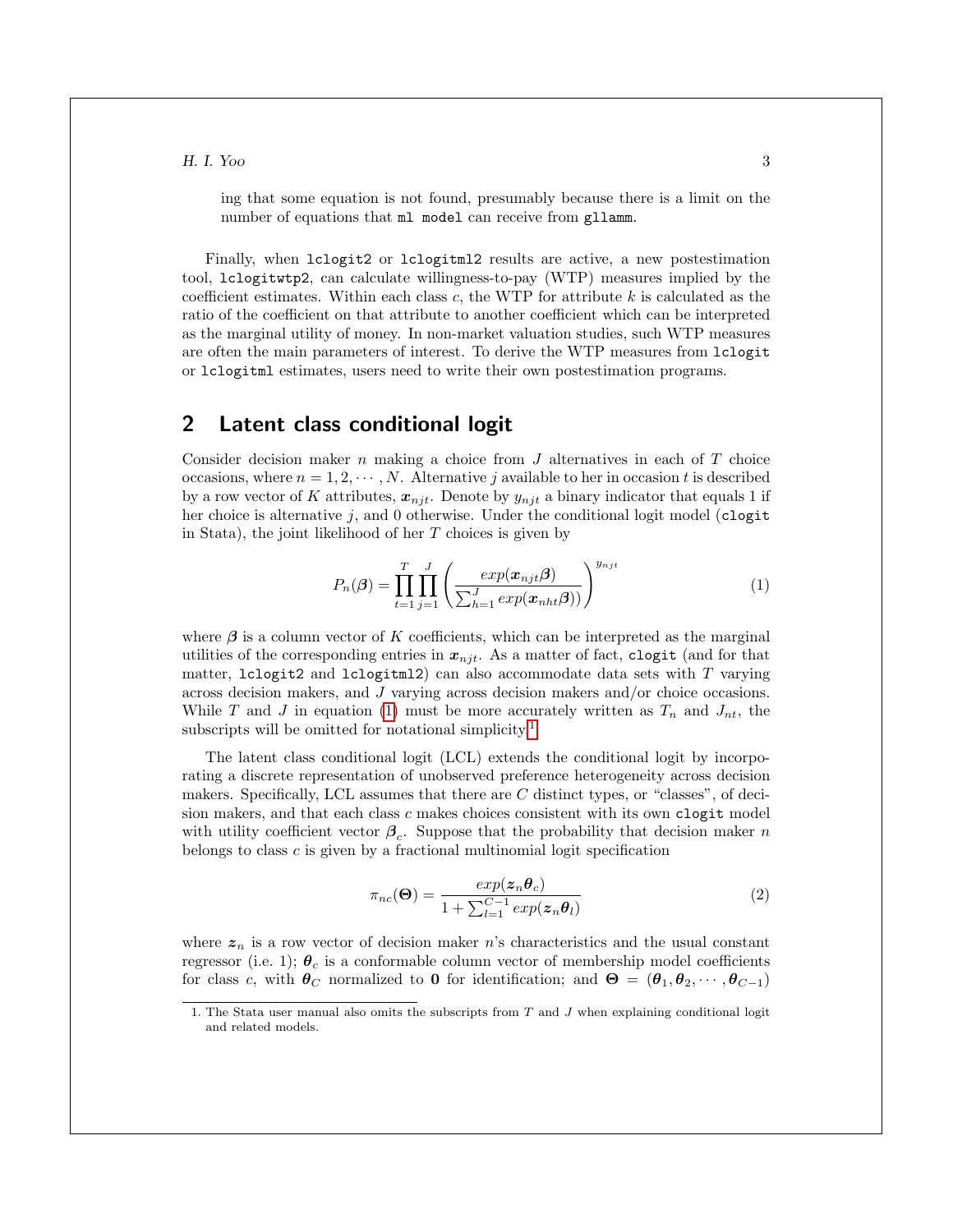denotes a collection of the  $C-1$  identified membership coefficient vectors. Under LCL, the joint likelihood of decision maker  $n$ 's choices is given by

<span id="page-4-1"></span>
$$
L_n(\boldsymbol{B}, \boldsymbol{\Theta}) = \sum_{c=1}^C \pi_{nc}(\boldsymbol{\Theta}) P_n(\boldsymbol{\beta}_c)
$$
\n(3)

where  $\bm{B}=(\bm{\beta}_1,\bm{\beta}_2,\cdots,\bm{\beta}_C)$  denotes a collection of the C utility coefficient vectors, and each  $P_n(\mathcal{B}_c)$  is obtained by evaluating equation [\(1\)](#page-3-0) at  $\mathcal{B} = \mathcal{B}_c$ .

The sample log likelihood function under LCL can be constructed by adding up the natural log of  $L_n(\mathbf{B}, \Theta)$  across N decision makers in the sample. The command lclogit2 computes the maximum likelihood estimates (MLEs) of  $\bm{B}$  and  $\bm{\Theta}$  by using Bhat's (1997) Expectation-Maximization (EM) algorithm to maximize the sample log likelihood function. The command lclogitml2 computes the MLEs of the same coefficients by using gradient-based maximization techniques that Stata's ml programs rely on. Unless the EM algorithm has been terminated prior to achieving convergence, lclogitml2 must produce the same estimates as the existing lclogit2 estimates, when the gradient-based maximization run uses the latter set of estimates as initial values. Train ([2](#page-4-0)008) provides a lucid explanation for this equivalence.<sup>2</sup>

# 3 Estimation: lclogit2 and lclogitml2

Both lclogit2 and lclogitml2 commands require the same data structure as clogit and its extensions, such as mixlogit (Hole, 2007a) and lclogit (Pacifico and Yoo, 2013). To aid clarification, consider the notation introduced in Section 2. The data  $y_{njt}, x_{njt}$  and  $z_n$  for each distinct triplet of indices  $\{n, j, t\}$  must be organized into a separate row in the data file (i.e. an observation in Stata's vernacular). Within a block of data rows associated with consumer n,  $y_{njt}$  and  $x_{njt}$  thus vary from row to row, whereas  $z_n$  is repeated across all rows.

The syntax diagram for lclogit2 is as follows.

lclogit2 depvar [varlist1] [if] [in],  $\text{group}(\text{varname})$  rand(varlist2)  $nclasses$ (#) [, id(varname) membership(varlist3) constraints(numlist) seed(#) iterate(#) ltolerance(#) tolerance(#) tolcheck nolog]

The syntax diagram for lclogitml2 is very similar.

lclogitml2 depvar [varlist1] [if] [in],  $\text{group}(\text{varname})$  rand(varlist2) nclasses(#) [, id(varname) membership(varlist3) constraints(numlist) seed(#) from(init\_specs) noninteractive\_options]

<span id="page-4-0"></span><sup>2.</sup> As a primer to Train (2008), readers may consult Fiebig and Yoo (2019) and Pacifico and Yoo (2013). The former provides an intuitive description of the surrogate objective function that Bhat's EM algorithm uses in lieu of the sample log likelihood function. The latter provides a short summary of algebraic operations involved in maximizing the surrogate objective function.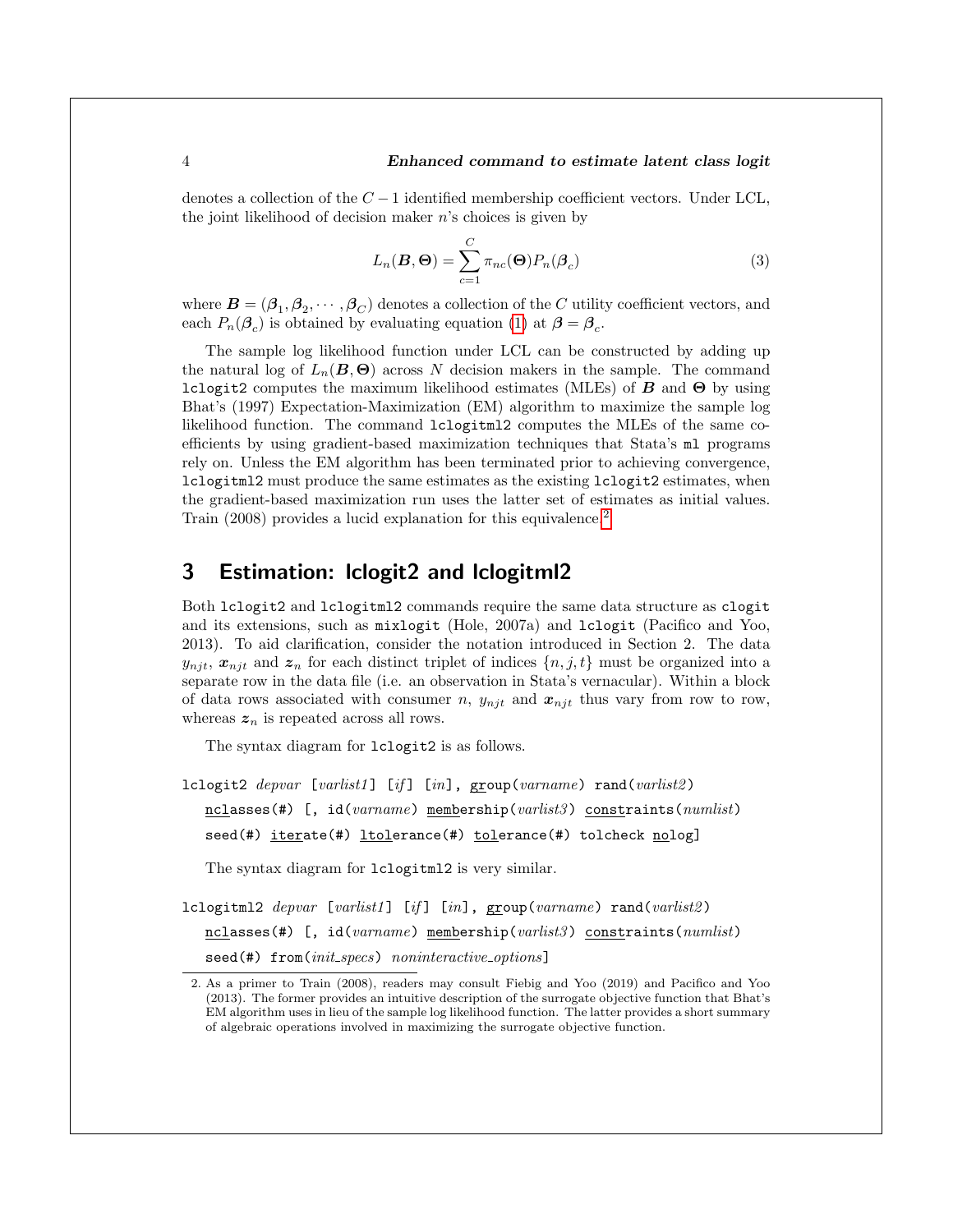The indicator  $y_{nik}$  in Section 2 refers to each observation on the dependent variable, depvar. Within a block of data rows associated with consumer n and choice occasion t, depvar must be equal to 1 in the row describing the alternative that she actually chose, and 0 in all the other rows.

Each command has three required options. The required option group(varname) is identical to the namesake option in clogit, mixlogit and lclogit, and specifies a numeric variable that identifies distinct choice occasions faced by different decision makers. In the context of equation  $(1)$ , the variable in question tells Stata which  $J$  data rows to use when evaluating the clogit formula inside the large round brackets. The variable must take a unique numeric value for each distinct pair of  $n$  and  $t$ , and the value must be repeated across all J data rows associated with that pair.

The required option rand(*varlist2*) is similar to the namesake option in mixlogit, and specifies attribute variables whose utility coefficients are assumed to vary from class to class. Sometimes, users may wish to constrain a subset of utility coefficients to be identical across all classes. Such constraints can be conveniently requested by using the optional varlist1 to specify those attributes with class-invariant utility coefficients.<sup>[3](#page-5-0)</sup> To avoid contradiction, no variable must appear in both *varlist2* and *varlist1*. The attribute vector  $x_{nji}$  in Section 2 refers to each observation on varilist 2 (and, if specified, varilist 1).

Finally, the required option  $nclasses(\#)$  specifies the number of classes, C in equation [\(3\)](#page-4-1). In empirical research, it is common practice to choose the preferred number of classes by estimating a latent class conditional logit (LCL) specification repeatedly with different candidate values for  $C$ , and inspecting which value optimizes the Bayesian Information Criterion (BIC). See Section 5 for further discussion.

Optional options for lclogit2 include:

- id(varname) is identical to the namesake option in mixlogit and lclogit, and specifies a numeric identifier variable for decision makers. This variable is expected to identify which block of data rows is associated with each decision maker  $n$ ; its value must vary from decision maker to decision maker, but remain constant within all data rows for the same decision maker. The default is to assume that group(.) and  $id(.)$  are identical, which is equivalent to assuming that each decision maker has faced only one choice occasion (i.e.  $T = 1$ ).
- membership( $variables$ ) specifies independent variables for the class membership model in equation [\(2\)](#page-3-2), except the constant regressor of 1 which is always assumed to be included. Together with the constant regressor, each observation on  $varlist3$ makes up  $z_n$ , the vector of decision maker n's characteristics. Within a block of

<span id="page-5-0"></span><sup>3.</sup> Mixed logit models are sometimes specified to include multivariate normal random coefficients on all attributes except price, the coefficient on which is assumed to be identical across decision makers. As Revelt and Train (1998) have noted, the homogeneous price coefficient makes it easier for gradient-based numerical maximizers to find a solution, and ensures that the implied willingnessto-pay for each non-price attribute has a finite expected value. To estimate a latent class conditional logit version of this specification, users may include the price variable in *varlist1* and the rest of attribute variables in varlist2 .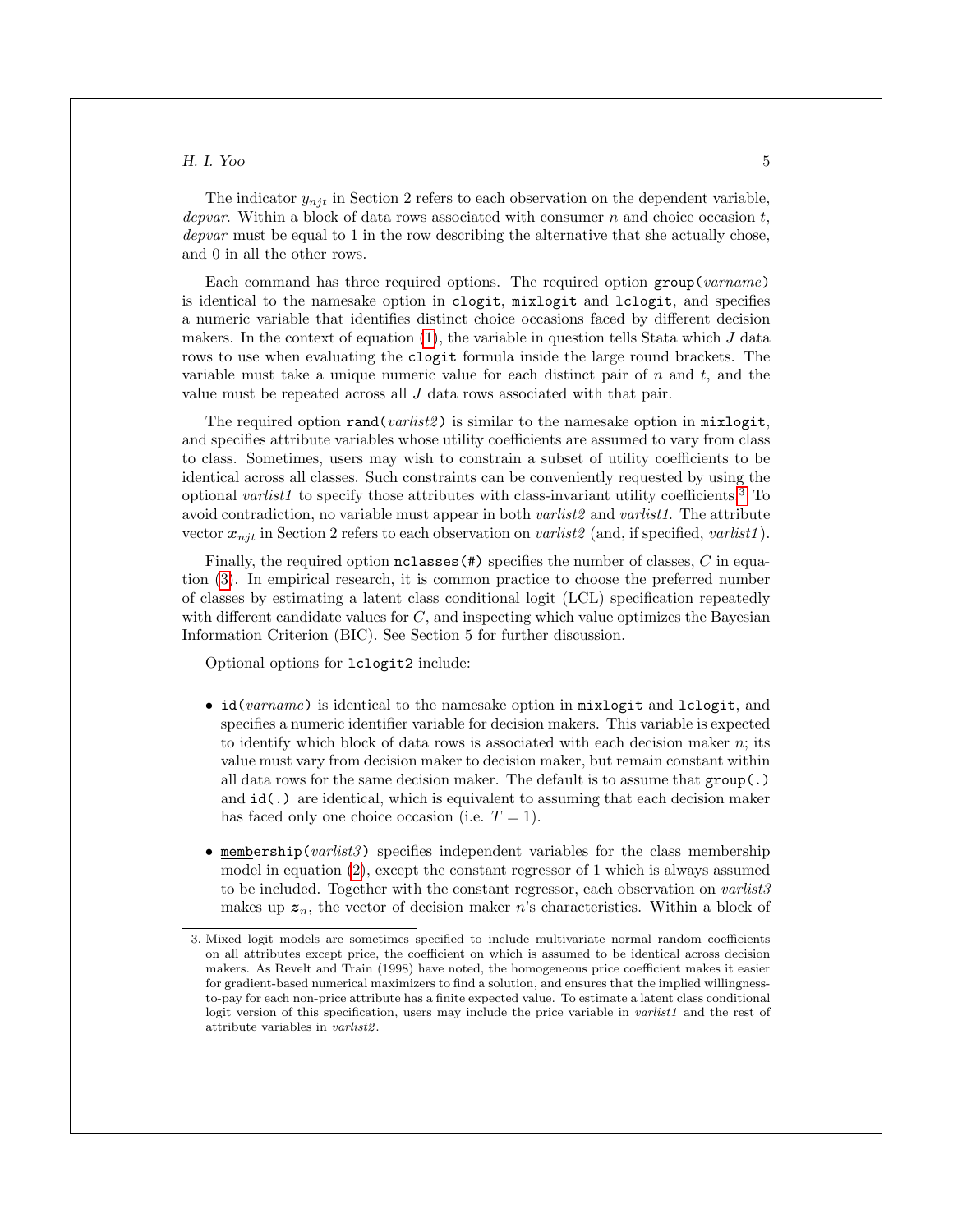#### 6 Enhanced command to estimate latent class logit

data rows associated with decision maker n, the numerical values of  $varlist3$  must remain constant across all rows. The default is to assume that *varlist3* is empty, i.e.  $z_n$  only includes the constant regressor.

• constraints(*numlist*) specifies linear constraints to be applied during estimation. The constraints must be defined using Stata command constraint, prior to estimation. The default is to impose no such constraints.

When using constraint, note that equation names for the utility coefficients on varlist1 and varlist2 are Fix and Class'c', respectively, where 'c' refers to a particular class number. The coefficient on *varname* in *varlist1* is, therefore, [Fix] varname. The coefficient on varname in varilist2 is [Class1] varname for Class 1, [Class2] varname for Class 2 and so on.

- seed(#) sets the seed for pseudo uniform random numbers used in computing starting values. See Pacifico and Yoo (2013) for the detailed procedure. The default is c(seed).
- iterate(#) specifies the maximum number of iterations. The default is 1000.
- ltolerance(#) specifies the tolerance for the log likelihood. When the relative increase in the log likelihood over the last five iterations is less than the specified value, lclogit2 declares convergence. The default is 0.00001.
- tolcheck requests the use of an extra convergence criterion to reduce the chance of false declaration of convergence. If this option is used, lclogit2 will declare convergence when (1) the relative increase in the log likelihood is smaller than ltolerance() AND (2) the relative difference in the coefficient vector is smaller than tolerance() over the last five iterations.
- tolerance (#) specifies the tolerance for the coefficient vector. The default is 0.0004.
- nolog suppresses the display of an iteration log.

As the syntax diagram above shows, many of the optional options for lclogit2 are also available for lclogitml2. Optional options unique to lclogitml2 are as follows.

- from( $init\text{-}species$ ) is identical to the namesake option of  $mixlogit$  (Hole, 2007a), and supplies custom starting values for the utility and membership coefficients, i.e. **B** and  $\Theta$  in equation [\(3\)](#page-4-1). The default starting values are obtained by applying the same procedure as what Pacifico and Yoo (2013) describe for lclogit.
- noninteractive options refer to extra options for use with  $m1$  model in noninteractive mode. See the Stata help file for ml model.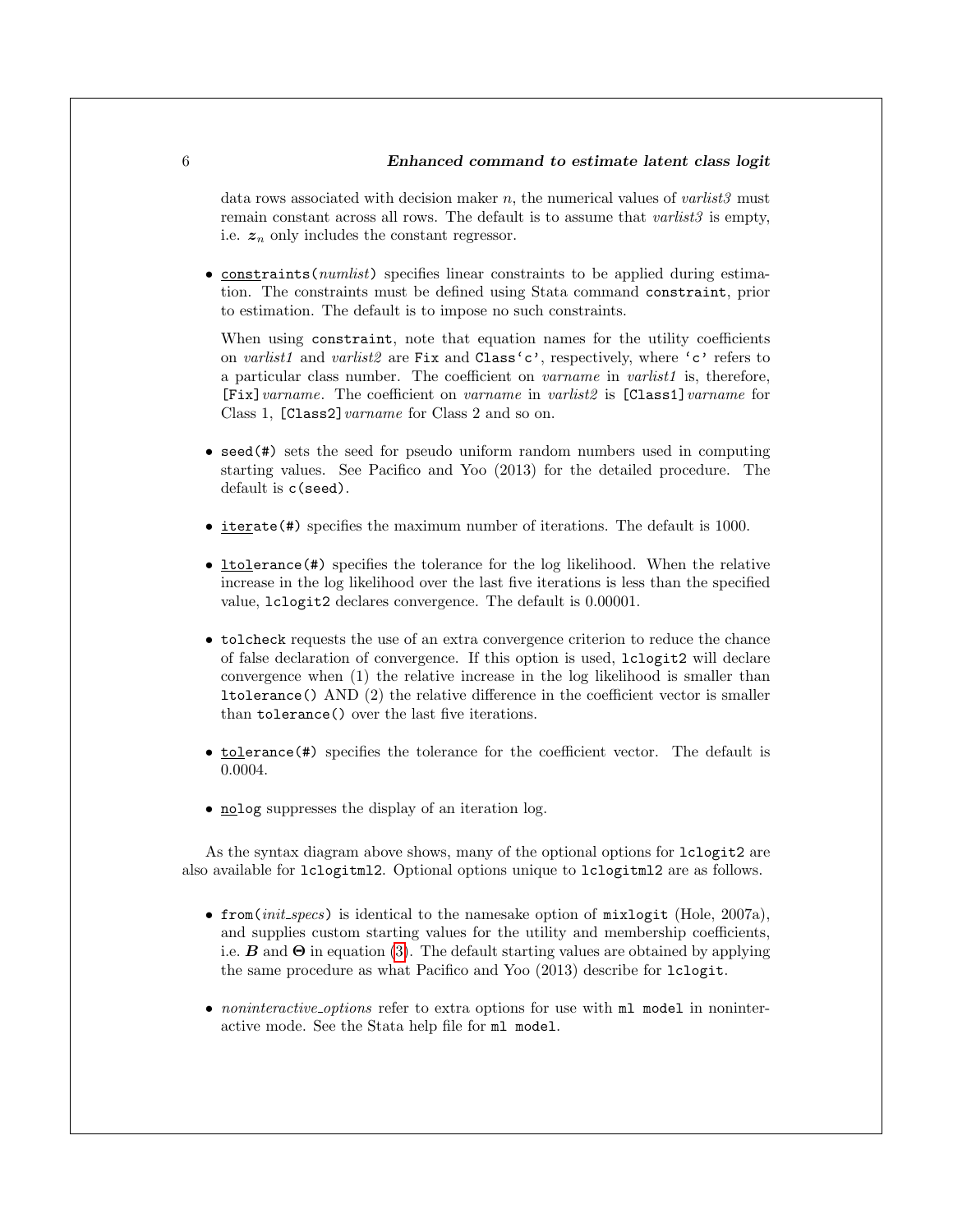# 4 Postestimation: lclogitpr2, lclogitcov2 and lclogitwtp2

Both lclogit2 and lclogitml2 are supported by three postestimation commands: lclogitpr2, lclogitcov2, and lclogitwtp2. For each decision maker, lclogitpr2 predicts choice probabilities associated with each alternative in each choice situation that she has faced, as well as her class membership probabilities. lclogitcov2 computes variances and covariances of class-specific utility coefficients  $\beta_1, \beta_2, \cdots, \beta_C$ , by considering them as a discrete random variable with probability masses given by class membership probabilities  $\pi_{n1}(\Theta), \pi_{n2}(\Theta), \cdots, \pi_{nC}(\Theta)$ . Finally, 1clogitwtp2 converts estimated utility coefficients into implied willingness-to-pay (WTP) measures, in a similar manner as Hole's (2007b) wtp works on clogit coefficients.

The remainder of this section focuses on the syntax diagram for lclogitwtp2, which provides a new postestimation tool that is not available for  $lclogit$ . The other two postestimation commands have the same functionalities and syntax diagrams as lclogitpr and lclogitcov that support lclogit, apart from the "2" suffix. Pacifico and Yoo (2013) describe lclogitpr and lclogitcov in detail.

#### 4.1 Syntax for lclogitwtp2

The attribute vector  $x_{nji}$  typically includes a pecuniary attribute, the utility coefficient on which can be associated with the marginal utility of money. Very often, the pecuniary attribute measures the cost of acquiring a particular alternative. For example, in Oviedo and Yoo (2017), each alternative is a reforestation project, and the cost is a required increase in the decision maker's tax liabilities to finance that project. In some applications, the pecuniary attribute may measure income generated by a particular alternative instead. For example, in Doiron and Yoo (2017), each alternative is a junior nursing job and the amount of income is salary earned from that job.

In most non-market valuation studies, the index function  $x_{nji}\beta$  is assumed to be linear in the pecuniary attribute. The marginal utility of money is then equal to −1 times the cost coefficient, or alternatively to the income coefficient itself. Let  $\beta_{k,c}$  be an entry in  $\beta_c$  that is the utility coefficient on attribute k. The WTP for attribute k can be evaluated as  $-1 \times \beta_{k,c}/\beta_{cost,c}$  or  $\beta_{k,c}/\beta_{income,c}$ , depending on whether the pecuniary attribute measures cost or income.[4](#page-7-0)

In the "cost" case, the syntax diagram for lclogitwtp2 is:

lclogitwtp2, cost(varname) [, nonlcom nlcom\_options]

Similarly, in the "income" case, the syntax diagram for lclogitwtp2 is:

lclogitwtp2, income(varname) [, nonlcom nlcom\_options]

<span id="page-7-0"></span><sup>4.</sup> Note that the WTP measure is class-invariant only when both numerator and denominator coefficients are class-invariant. Even when the numerator (denominator) coefficient is constrained to be class-invariant, the WTP measure varies from class to class as long as the denominator (numerator) coefficient does.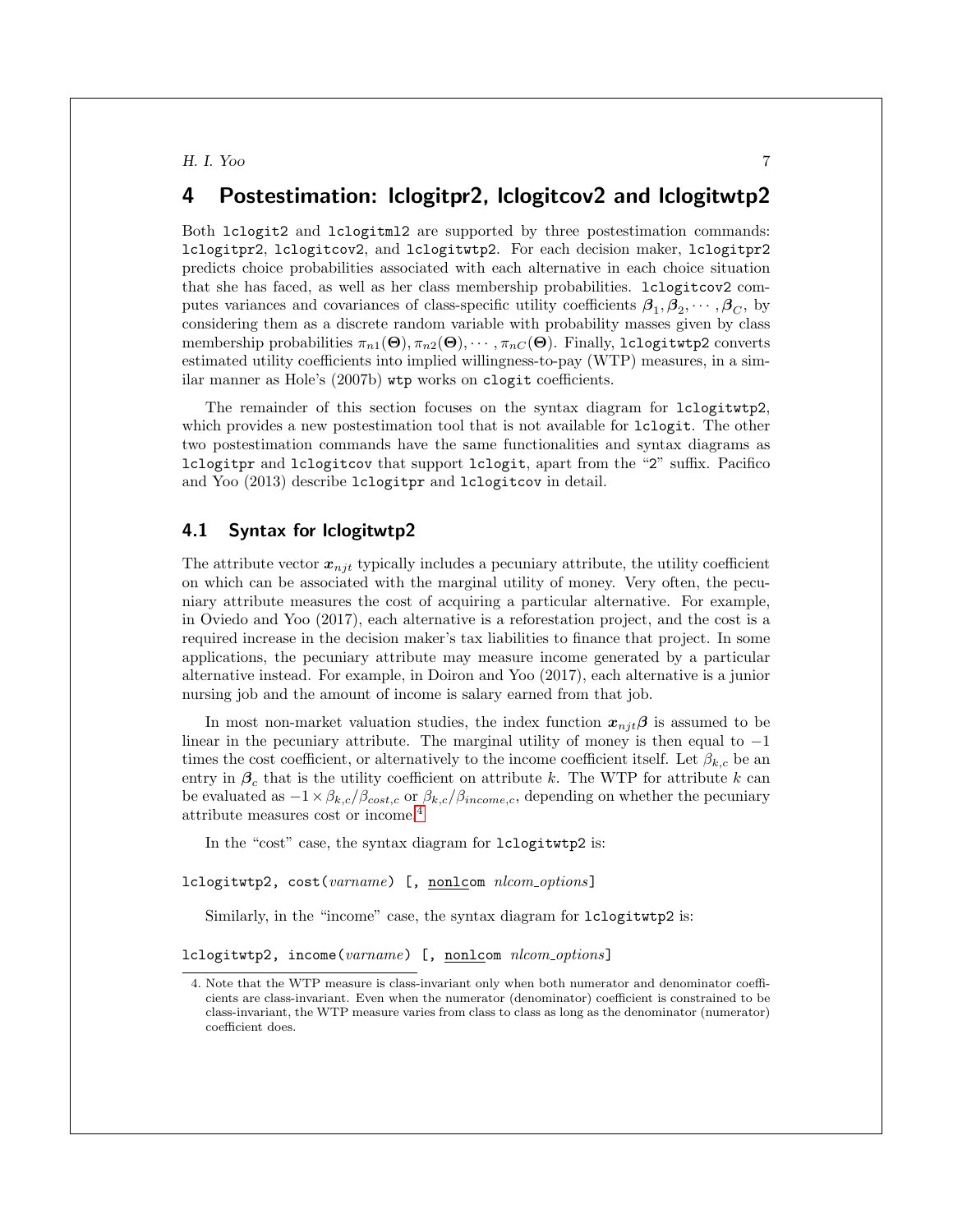The required option  $cost(varname)$  or  $income(varname)$  identifies the pecuniary attribute variable, the coefficient on which enters the denominator of the WTP formula. When lclogit2 estimates are active, lclogitwtp2 simply reports the implied WTP measures. When lclogitml2 results are active, it also acts as a wrapper for Stata's nlcom command, which it uses to computes standard errors and confidence intervals for the implied WTP measures.

The two optional options are relevant only when lclogitml2 results are active:

- nonlcom requests that the command skip the nlcom step, and report the WTP measures without test statistics. The default is to execute the nlcom step.
- *nlcom\_options* refer to options for **nlcom**. See the Stata help file for **nlcom**.

# 5 Examples

Just as clogit, both lclogit2 and lclogitml2 require that the data  $y_{njt}$ ,  $x_{njt}$  and  $z_n$ for each distinct triplet of indices  $\{n, j, t\}$  (see Section 2 for the notation) be organized into a separate row in the data file. As an example, consider transport.dta available on the Stata Press website.[5](#page-8-0) This fictitious data file has been generated to imitate a sample of  $N = 500$  decision makers choosing from  $J = 4$  alternative transport modes (car, public transport, bicycle or walk) in each of  $T = 3$  choice situations. Each choice occasion refers to a different time of the year, so the decision maker's age in decades (age), income in \$10,000s (income), and full or part-time employment status (parttime) may vary from occasion to occasion. Each alternative mode is described by its cost (trcost) in \$s and required travel time (trtime) in hours. Before proceeding, the contents of trtime will be modified to measure savings in travel time relative to walking. Following this change, the coefficient on trtime can be interpreted as the marginal utility of one hour saving in travel time relative to walking.

```
. use https://www.stata-press.com/data/r16/transport
(Transportation choice data)
. qui by id t: replace trtime = trtime[4] - trtime[1]
```
The first 12 rows of the data file are displayed below. The variables id, t, and alt identify decision makers  $(n = 1, 2, \dots, 500)$ , choice occasions  $(t = 1, 2, 3)$ , and alternatives  $(j = 1, 2, 3, 4)$ , respectively. Each row of choice is  $y_{nji}$ , and each row of trcost and trtime is  $x_{nji}$ . Decision maker 1 turns out to be someone who traveled by car in all three occasions. While each row of age, income and parttime records the decision maker's characteristics, it is repeated only within a choice occasion, not across all data rows associated with the same decision maker. In other words, the row does not make up  $z_n$ , and the three variables cannot be included varilist to model membership probabilities. Instead, users may consider interacting each demographic variable with

<span id="page-8-0"></span><sup>5.</sup> This is an example data file used by Stata 16's new cmxtmixlogit command, which allows users to estimate mixed logit models for panel data. In comparison to Hole's (2007a) mixlogit, the new command provides more choices over mixing distributions and Monte Carlo integration methods.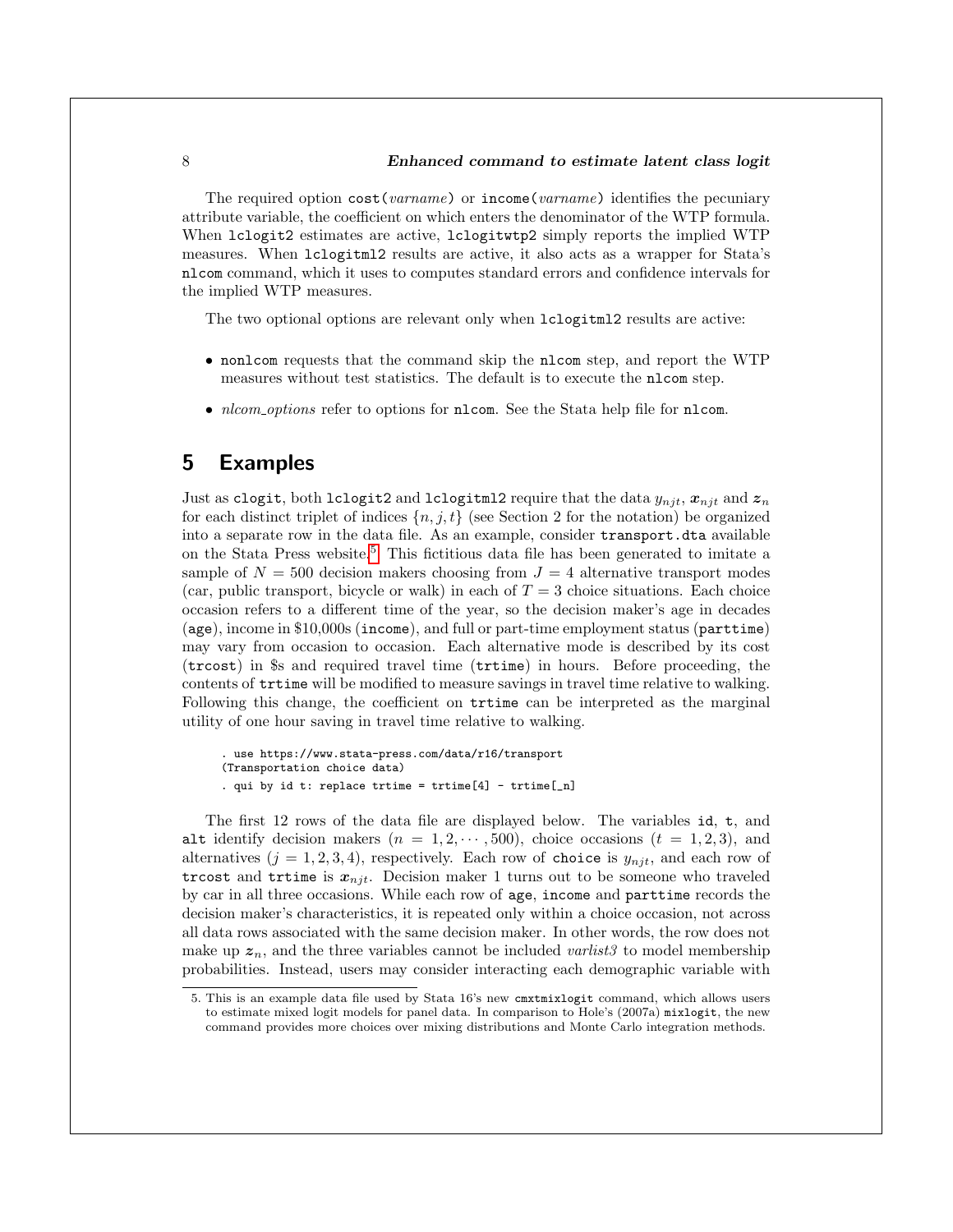trcost and trtime, and including the interaction terms in *varlist1* or *varlist2*. As Train (2009, §3) explains, including the interaction terms is equivalent to specifying the utility coefficient on each attribute as a linear function of the demographic variables.

|     | id | t              | alt     | choice   | trcost | trtime  | age | income | parttime  |
|-----|----|----------------|---------|----------|--------|---------|-----|--------|-----------|
| 1.  | 1  | 1              | Car     | 1        | 4.14   | 0.01    | 3.0 | 3      | Full-time |
| 2.  | 1  | 1              | Public  | $\Omega$ | 4.74   | $-0.29$ | 3.0 | 3      | Full-time |
| 3.  | 1  | 1              | Bicycle | $\Omega$ | 2.76   | $-0.23$ | 3.0 | 3      | Full-time |
| 4.  | 1  | 1              | Walk    | $\Omega$ | 0.92   | 0.00    | 3.0 | 3      | Full-time |
| 5.  | 1  | 2              | Car     | 1        | 8.00   | 0.25    | 3.2 | 5      | Full-time |
| 6.  | 1  | $\overline{2}$ | Public  | $\Omega$ | 3.14   | 0.27    | 3.2 | 5      | Full-time |
| 7.  | 1  | $\overline{2}$ | Bicycle | $\Omega$ | 2.56   | 0.21    | 3.2 | 5      | Full-time |
| 8.  | 1  | $\overline{2}$ | Walk    | $\Omega$ | 0.64   | 0.00    | 3.2 | 5      | Full-time |
| 9.  | 1  | 3              | Car     | 1        | 1.76   | 0.41    | 3.4 | 5      | Part-time |
| 10. | 1  | 3              | Public  | $\Omega$ | 2.25   | 0.09    | 3.4 | 5      | Part-time |
| 11. | 1  | 3              | Bicycle | $\Omega$ | 0.92   | $-0.47$ | 3.4 | 5      | Part-time |
| 12. | 1  | 3              | Walk    | $\Omega$ | 0.58   | 0.00    | 3.4 | 5      | Part-time |
|     |    |                |         |          |        |         |     |        |           |

. list in  $1/12$ , sepby $(t)$ 

Just as clogit, lclogit2 and lclogitml2 require a variable that identifies all data rows associated with each distinct pair of decision maker  $n$  and choice occasion  $t$ . As the first command line below shows, such a variable can be generated using the egen command's group(.) function. To include alternative-specific intercepts in the latent class conditional logit (LCL) model, the second command line creates alternative-specific constants. Variable asc1 is set to 1 in all data rows for car and 0 everywhere else. Variables asc2, asc3 and asc4 are similarly defined in relation to public transport, bicycle and walk, respectively. The last variable will be excluded from the model to achieve identification.

. egen gid =  $group(id t)$ 

. qui tab alt, gen(asc)

How many classes, C, should LCL allow for? In many empirical studies, including my own (Yoo and Doiron, 2013; Doiron and Yoo, 2017; Oviedo and Yoo, 2017; Doiron and Yoo, 2020), this question is addressed by repeatedly estimating the same LCL model with different numbers of classes, and inspecting which number leads to the best model in terms of the Bayesian Information Criterion (BIC). lclogit2 calculates and stores the estimated model's BIC in  $e(bic)$ , facilitating this specification search process.<sup>[6](#page-9-0)</sup>

<span id="page-9-0"></span><sup>6.</sup> The command also stores the Akaike Information Criterion (AIC) in e(aic), and the Consistent Akaike Information Criterion (CAIC) in e(caic). AIC equals  $-2 \ln L + 2m$ , where  $\ln L$  is the maximized sample log likelihood, and  $m$  is the total number of estimated parameters, i.e. linearly independent coefficients in  $B$  and  $\Theta$  in equation [\(3\)](#page-4-1). BIC and CAIC penalize inclusion of extra parameters using penalty functions that increase in the number of decision makers,  $N:$  BIC =  $-2 \ln L + m \ln N$  and CAIC =  $-2 \ln L + m(1 + \ln N)$ . In my own experience, BIC and CAIC often favor the same number of classes. AIC almost always prefers a larger number of classes than BIC, but I have often found the convergence of AIC-preferred models dubious: their log likelihood function is often not concave at the supposed maximum.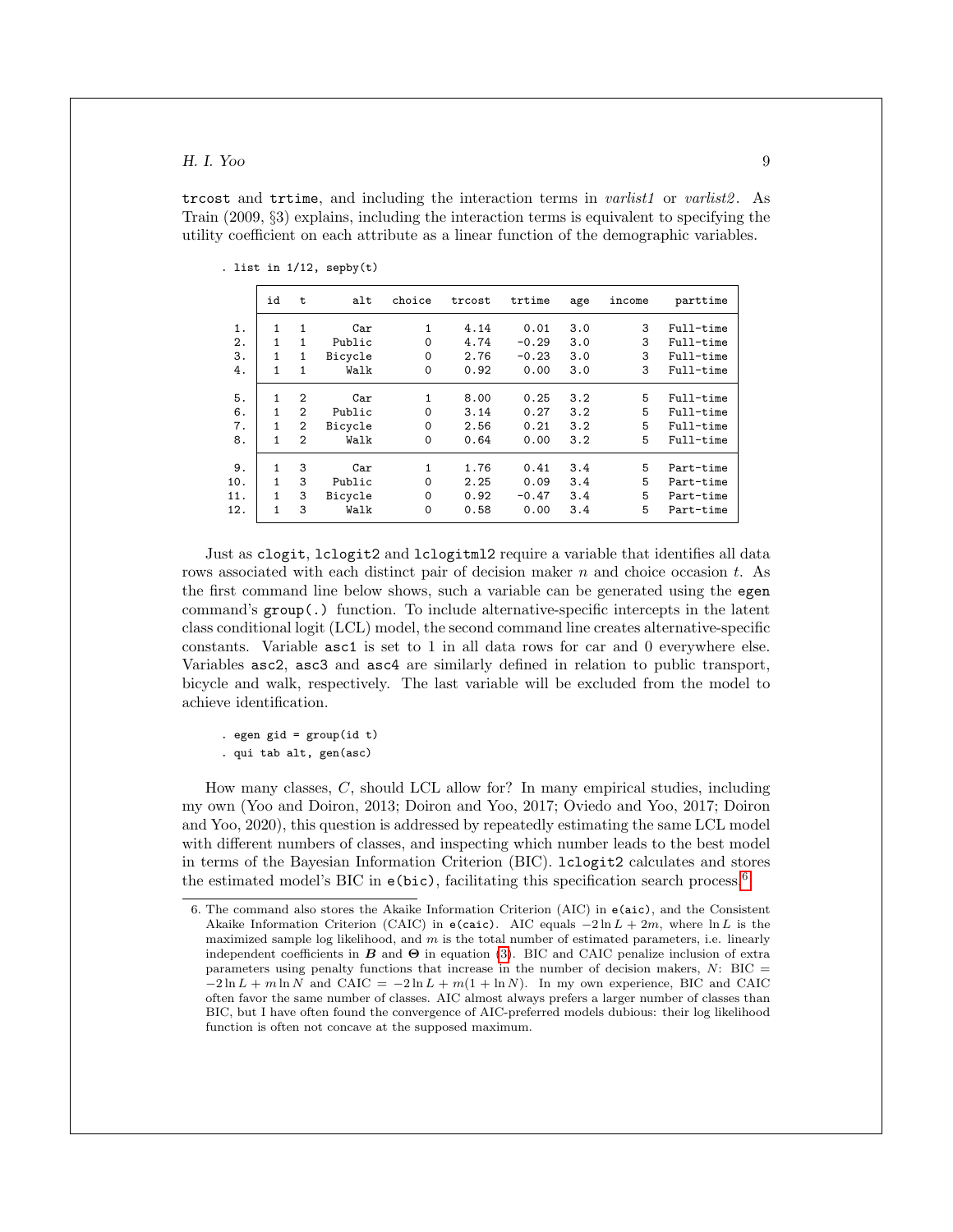#### 10 Enhanced command to estimate latent class logit

The lclogit2 example below shows that BIC is 2316.537 with 2 classes. The 2-class model appears to be an optimal model for this fictitious data file. While not reported, raising the number of classes (in  $nc1(.)$ ) to 3 slightly worsens BIC to 2318.831, and raising it further to 4 results in numerical convergence problems. For each class c, the output table reports the estimates of utility coefficients  $\beta_c$  and membership probability (i.e. class share)  $\pi_{nc}(\Theta)$ . Users interested in the estimates of  $\Theta$  can inspect the full coefficient vector stored in  $e(b)$ . In the present application, since  $z_n$  only includes the constant regressor (i.e. varlist3 is empty),  $\pi_{nc}(\Theta)$  is the same across all decision makers. In case  $\pi_{nc}(\Theta)$  varies from decision maker to decision maker, the output table will report sample average class shares.

```
. lclogit2 choice, ncl(2) rand(trcost trtime asc1 asc2 asc3) group(gid) id(id)
> seed(1234)
Iteration 0: log likelihood = -1235.2979[output omitted]
Iteration 38: log likelihood = -1124.0883
Iteration 39: log likelihood = -1124.0881
Latent class model with 2 latent classes
```

| Variable    | Class 1  | Class2   |
|-------------|----------|----------|
| trcost      | $-0.421$ | $-1.338$ |
| trtime      | 1.127    | 0.599    |
| asc1        | 5.213    | 4.769    |
| asc2        | 2.185    | 2.567    |
| asc3        | 1.265    | 0.851    |
| Class Share | 0.528    | 0.472    |

Note: Model estimated via EM algorithm . display e(bic) 2316.537

To obtain standard errors for the lclogit2 estimates, users can pass the estimates through to lclogitml2 as initial values, as shown below. In the lclogitml2 output table, equations <code>Class1</code>, <code>Class2</code> and <code>Share1</code> correspond to  $\boldsymbol{\beta}_1,$   $\boldsymbol{\beta}_2$  and  $\boldsymbol{\theta}_1$ , respectively.<sup>[7](#page-10-0)</sup> The estimation results are stored in Stata's memory under the name ML 2, to be recalled later in other examples.

```
. matrix start = e(b). lclogitml2 choice, ncl(2) rand(trcost trtime asc1 asc2 asc3) group(gid) id(id)
> from(start)
Iteration 0: log likelihood = -1124.0881
[output omitted]
Iteration 3: log likelihood = -1124.0873
Latent class model with 2 latent classes
     choice Coef. Std. Err. z P>|z| [95%, Conf. Interval]
```
<span id="page-10-0"></span>7. Users can request that the lclogitml2 results be reported in the lclogit2 output table, by typing lclogit2 (without any other input) at the command prompt while lclogitml2 results are active.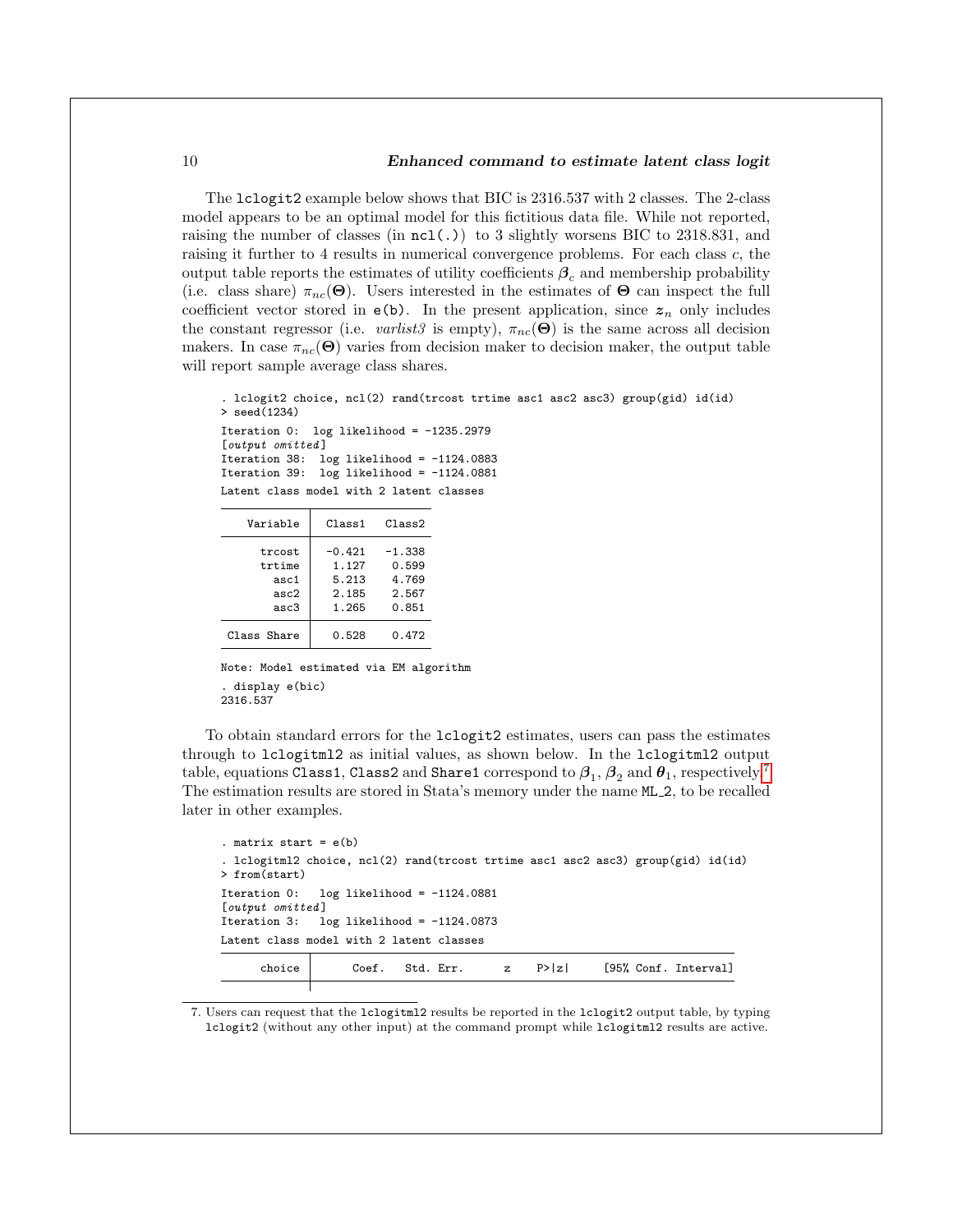| Class1   |             |           |          |       |             |             |
|----------|-------------|-----------|----------|-------|-------------|-------------|
| trcost   | $-.4226611$ | .0742005  | $-5.70$  | 0.000 | $-.5680915$ | $-.2772308$ |
| trtime   | 1.118927    | .5770978  | 1.94     | 0.053 | $-.0121644$ | 2.250017    |
| asc1     | 5.213921    | .6156628  | 8.47     | 0.000 | 4.007244    | 6.420597    |
| asc2     | 2.184848    | .5333783  | 4.10     | 0.000 | 1.139446    | 3.230251    |
| asc3     | 1.263461    | .5262117  | 2.40     | 0.016 | .2321045    | 2.294817    |
| Class2   |             |           |          |       |             |             |
| trcost   | $-1.341305$ | .1165183  | $-11.51$ | 0.000 | $-1.569677$ | $-1.112934$ |
| trtime   | .5990337    | . 1978343 | 3.03     | 0.002 | .2112856    | .9867817    |
| asc1     | 4.769738    | .3333981  | 14.31    | 0.000 | 4.116289    | 5.423186    |
| asc2     | 2.570557    | .2447134  | 10.50    | 0.000 | 2.090928    | 3.050187    |
| asc3     | .8512455    | .1683559  | 5.06     | 0.000 | .521274     | 1.181217    |
| Share1   |             |           |          |       |             |             |
| $\_cons$ | .1174352    | .1941178  | 0.60     | 0.545 | $-.2630287$ | .4978992    |

. est store ML\_2

Note that in the present example, lclogitml2 manages to locate a slightly higher sample log likelihood than lclogit2, even though, theoretically, the EM algorithm should have located a local maximum. This type of numerical difference may arise because the default of lclogit2 is to declare convergence when the relative increase in the log likelihood is smaller than ltolerance() (see Section 3), whereas lclogitml2 uses Stata's gradient-based optimizers that apply a more strict set of convergence criteria (see the help file for ml maximize). The tolcheck option of lclogit2, which was not available for lclogit, requests that the EM algorithm add the relative change in the coefficient vector as another criterion. Users who favor numerical accuracy over computational speed may execute lclogit2 with tolcheck to minimize, if not eliminate, the numerical difference.<sup>[8](#page-11-0)</sup>

The new postestimation tool lclogitwtp2 allows users to convert the utility coefficients for Class1 and Class2 into their monetary equivalents, or willingness-to-pay (WTP) measures. Since trcost measures the cost of each transport mode, the marginal utility of money is given by  $-1 \times$  its coefficient. Thus, lclogitwtp2 must be executed with cost(trcost), instead of income(trcost), as the required option. The output is displayed below, and includes standard errors and confidence intervals produced by nlcom, because the active results are for lclogitml2. [9](#page-11-1) Had the active results been for lclogit2 instead, only the first table in the output would have been displayed. The coefficient on trtime in each class measures how much (in \$s) each person in that class is willing to pay for a one hour saving in their travel time relative to walking. To test a hypothesis involving two or more WTP coefficients, users may execute lclogitwtp2 with nlcom's post option, and then use the test command.

<span id="page-11-0"></span><sup>8.</sup> Based on my experience, if users plan on using lclogit2 as a tool to obtain initial values for lclogitml2, the use of tolcheck is unlikely to alter the final results. Even without this option, lclogit2 can find a solution which is very close to a local maximum, so toggling on tolcheck does not affect which maximum lclogitml2 finally converges to.

<span id="page-11-1"></span><sup>9.</sup> Hole's (2007b) wtp allows users to choose from three different approaches to computing confidence intervals for WTP, which have been described in Hole (2007c). By acting as a wrapper for nlcom, lclogitwtp2 adopts the first of the three approaches, known as the delta method.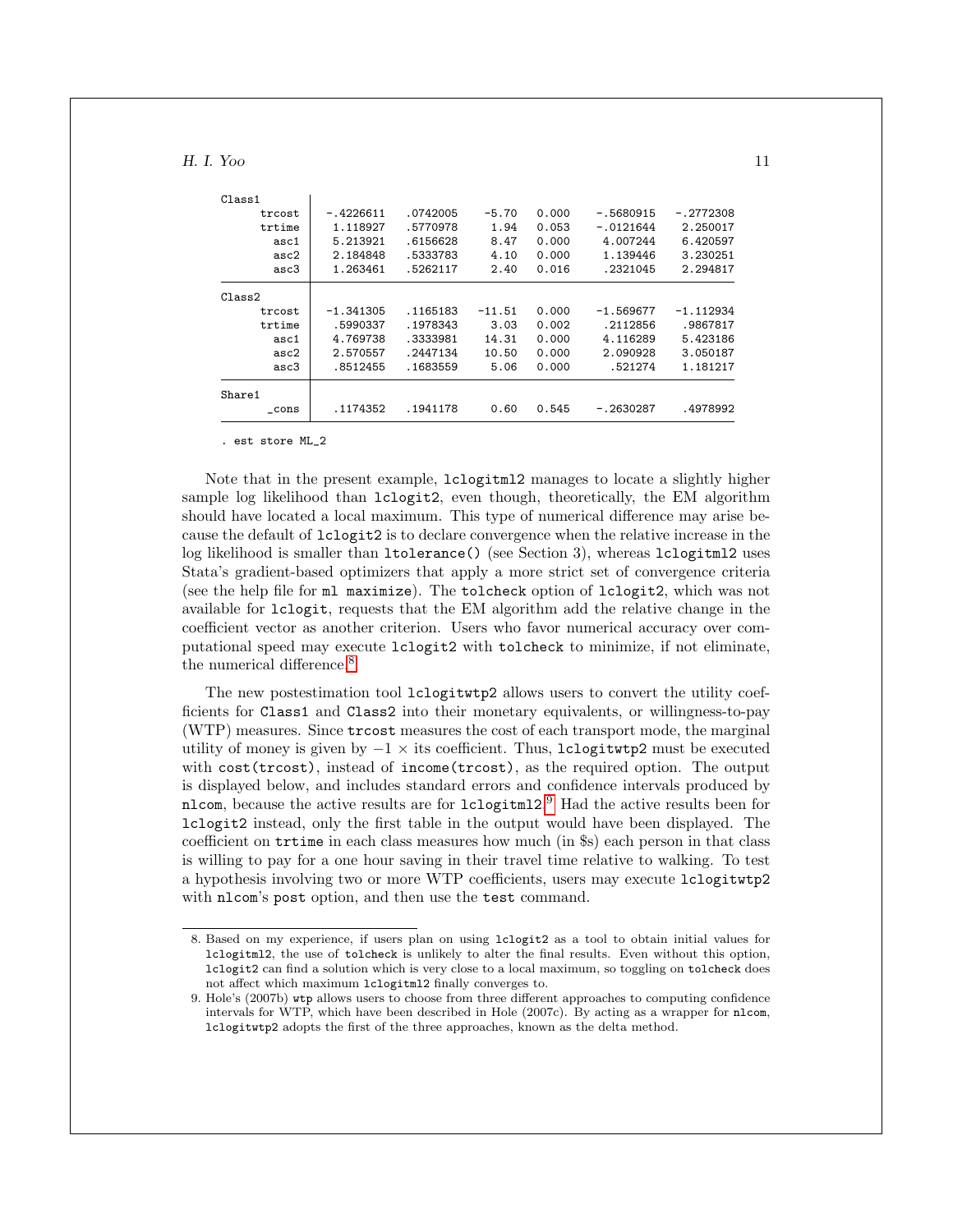. lclogitwtp2, cost(trcost) Willingness-to-pay (WTP) coefficients

| WTP for | $C1$ ass1 | Class2 |
|---------|-----------|--------|
| trtime  | 2.647     | 0.447  |
| asc1    | 12.336    | 3.556  |
| asc2    | 5.169     | 1.916  |
| asc3    | 2.989     | 0.635  |

Please wait: -nlcom- is calculating standard errors for the WTP coefficients.

| $C1$ trtime:   |  | $_b[Class1:trtime] / (-1 * b[Class1:troost])$ |
|----------------|--|-----------------------------------------------|
| $C1$ asc1:     |  | $_b[Class1:asc1] / (-1 * b[Class1:trost])$    |
| $C1$ asc2:     |  | $_b[Class1:asc2] / (-1 * b[Class1:trost])$    |
| $C1$ asc $3$ : |  | $_b[Class1:asc3] / (-1 * b[Class1:trost])$    |
| $C2$ trtime:   |  | $_b[Class2:trtime] / (-1 * b[Class2:troost])$ |
| $C2$ asc1:     |  | $_b[Class2:asc1] / (-1 * b[Class2:trost])$    |
| $C2$ asc $2$ : |  | $_b[Class2:asc2] / (-1 * b[Class2:trost])$    |
| $C2$ asc $3$ : |  | $_b[Class2:asc3] / (-1 * b[Class2:trost])$    |
|                |  |                                               |

| choice       | Coef.    | Std. Err. | z     | P>  z |             | [95% Conf. Interval] |
|--------------|----------|-----------|-------|-------|-------------|----------------------|
| C1 trtime    | 2.647337 | 1.474857  | 1.79  | 0.073 | $-.2433291$ | 5.538003             |
| $C1$ asc $1$ | 12.33594 | 2.028533  | 6.08  | 0.000 | 8.360084    | 16.31179             |
| $C1$ asc $2$ | 5.169268 | 1.391943  | 3.71  | 0.000 | 2.441109    | 7.897426             |
| $C1$ asc $3$ | 2.989299 | 1.301158  | 2.30  | 0.022 | .4390759    | 5.539522             |
| $C2$ _trtime | .446605  | .1479973  | 3.02  | 0.003 | .1565356    | .7366744             |
| $C2$ asc $1$ | 3.556041 | .250291   | 14.21 | 0.000 | 3.06548     | 4.046603             |
| $C2$ asc $2$ | 1.916459 | .150539   | 12.73 | 0.000 | 1.621408    | 2.21151              |
| $C2$ asc $3$ | .6346396 | .1225004  | 5.18  | 0.000 | .3945432    | .8747359             |

Both lclogit2 and lclogitml2 allow users to impose any set of linear constraints, defined by Stata's constraint command in the usual manner. The constraints may apply within the same class, as well as between different classes. In contrast, lclogit can incorporate within-class constraints only, and has peculiar syntax requirements for inputting the constraints.[10](#page-12-0) The lclogitml2 example below constrains the coefficient on trcost to be the same across Class 1 and Class 2. The output is omitted from reporting because it is identical in substance to another output example to follow immediately.

```
. constraint 1 [Class1]trcost = [Class2]trcost
. est restore ML_2
(results ML_2 are active now)
. matrix start = e(b). lclogitml2 choice, ncl(2) rand(trcost trtime asc1 asc2 asc3) group(gid) id(id)
> from(start) constraint(1)
[output omitted]
```
In a two-class model, constraining a coefficient to be the same across Class 1 and Class 2 is equivalent to making that coefficient class-invariant. Users can introduce class-invariant coefficients more conveniently by moving relevant attribute variables from *varlist2* in rand(.) to *varlist1*, as illustrated below. The required option rand(.) and

<span id="page-12-0"></span><sup>10.</sup> See Pacifico and Yoo (2013) for further information.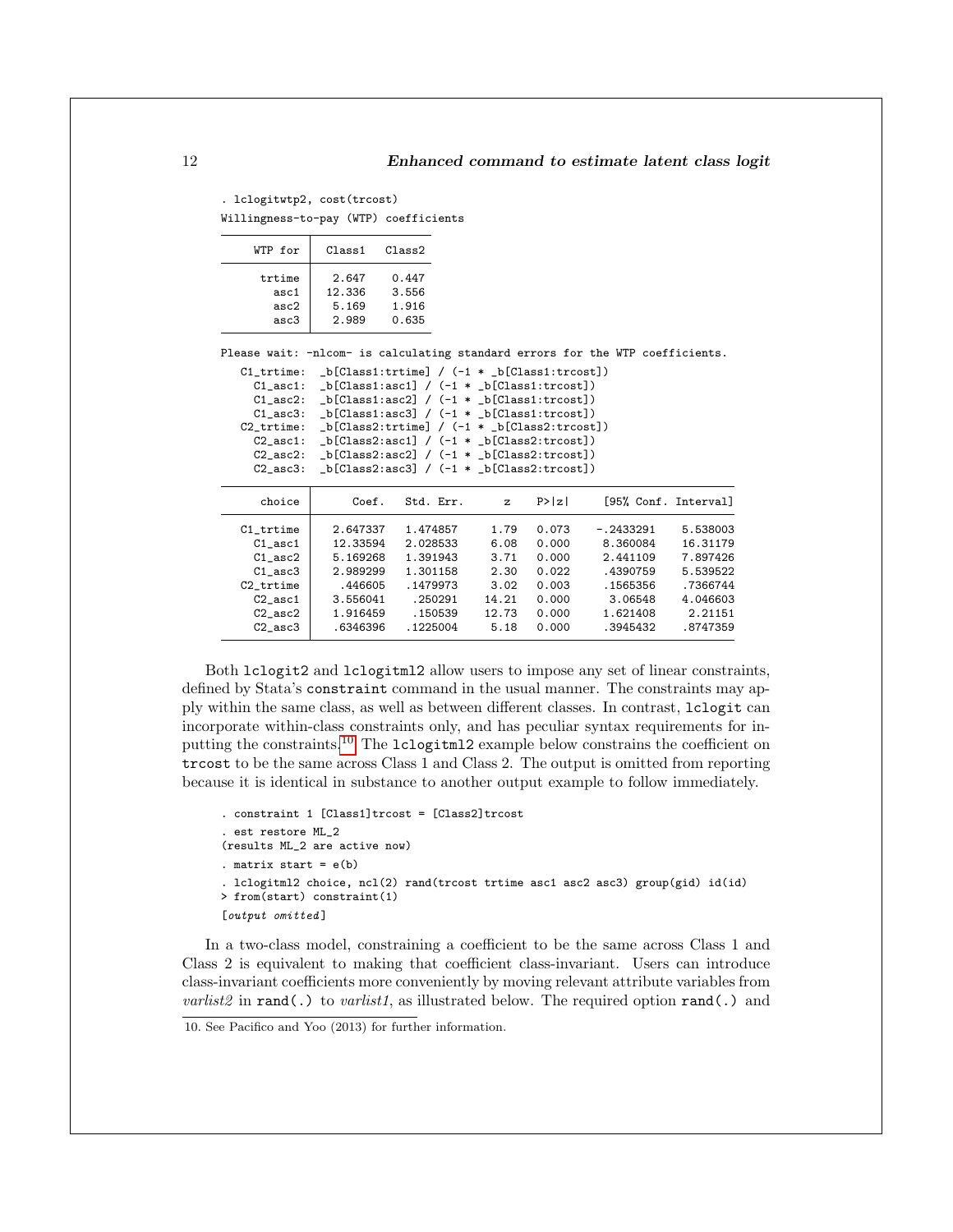associated distinction between *varlist1* and *varlist2* are irrelevant to  $lcl$ ogit. The older command assumes that all coefficients vary from class to class, and expects all attribute variables to be specified in the position of varlist1.

```
. est restore ML_2
(results ML_2 are active now)
. lclogitml2 choice trcost, ncl(2) rand(trtime asc1 asc2 asc3) group(gid) id(id)
> continue
Iteration 0: log likelihood = -1237.2847 (not concave)
[output omitted]<br>Iteration 7: 1
               log likelihood = -1145.5241Latent class model with 2 latent classes
```

| choice | Coef.       | Std. Err. | z        | P >  z |             | [95% Conf. Interval] |
|--------|-------------|-----------|----------|--------|-------------|----------------------|
| Class1 |             |           |          |        |             |                      |
| trtime | .5789143    | .1667984  | 3.47     | 0.001  | . 2519954   | .9058331             |
| asc1   | 3.829321    | .2540867  | 15.07    | 0.000  | 3.33132     | 4.327321             |
| asc2   | 1.998434    | .1799878  | 11.10    | 0.000  | 1.645664    | 2.351203             |
| asc3   | .6756294    | . 1481346 | 4.56     | 0.000  | .385291     | .9659678             |
| Class2 |             |           |          |        |             |                      |
| trtime | 1.448878    | .8711225  | 1.66     | 0.096  | $-.2584903$ | 3.156247             |
| asc1   | 8.841724    | .9494205  | 9.31     | 0.000  | 6.980894    | 10.70255             |
| asc2   | 3.434055    | .8677397  | 3.96     | 0.000  | 1.733317    | 5.134794             |
| asc3   | 1.995432    | .8943151  | 2.23     | 0.026  | .2426063    | 3.748257             |
| Share1 |             |           |          |        |             |                      |
| cons   | .235064     | .160667   | 1.46     | 0.143  | $-.0798374$ | .5499655             |
| Fix    |             |           |          |        |             |                      |
| trcost | $-.9392836$ | .0506779  | $-18.53$ | 0.000  | $-1.038611$ | -.8399567            |

The EM algorithm used by lclogit2 estimates an unconstrained model faster than a more parsimonious model that includes class-invariant coefficients or other types of between-class constraints on utility coefficients (Fiebig and Yoo, 2019).<sup>[11](#page-13-0)</sup> As usual, the ml maximize techniques used by lclogitml2 tend to estimate constrained models faster than unconstrained models, and users may therefore consider the sequence of estimation runs above as the default approach: using lclogit2 to estimate an unconstrained model, and then feeding the unconstrained estimates as starting values to lclogitml2 that imposes desired constraints. When the constrained maximum is far away from the unconstrained maximum, the default approach may result in convergence failure. In such cases, users may let lclogit2 impose the constraints despite the resulting slowdown, and exploit the EM algorithm's numerical stability to locate the constrained

<span id="page-13-0"></span><sup>11.</sup> The EM algorithm fits an unconstrained model by estimating  $C$  separate clogit models to compute parameters  $\beta_1, \beta_2, \cdots, \beta_C$ . This class-by-class estimation approach, however, becomes no longer viable when some constraints apply between different classes. For example, whenever there is at least one class-invariant coefficient, the EM algorithm must carry out a computationally demanding task of estimating all C utility coefficient vectors simultaneously. Train (2009, p.308) reports a similar drawback of the Bayesian procedure for estimating mixed logit models; the procedure achieves convergence much faster when the model involves only random coefficients than when it involves a combination of random and non-random coefficients.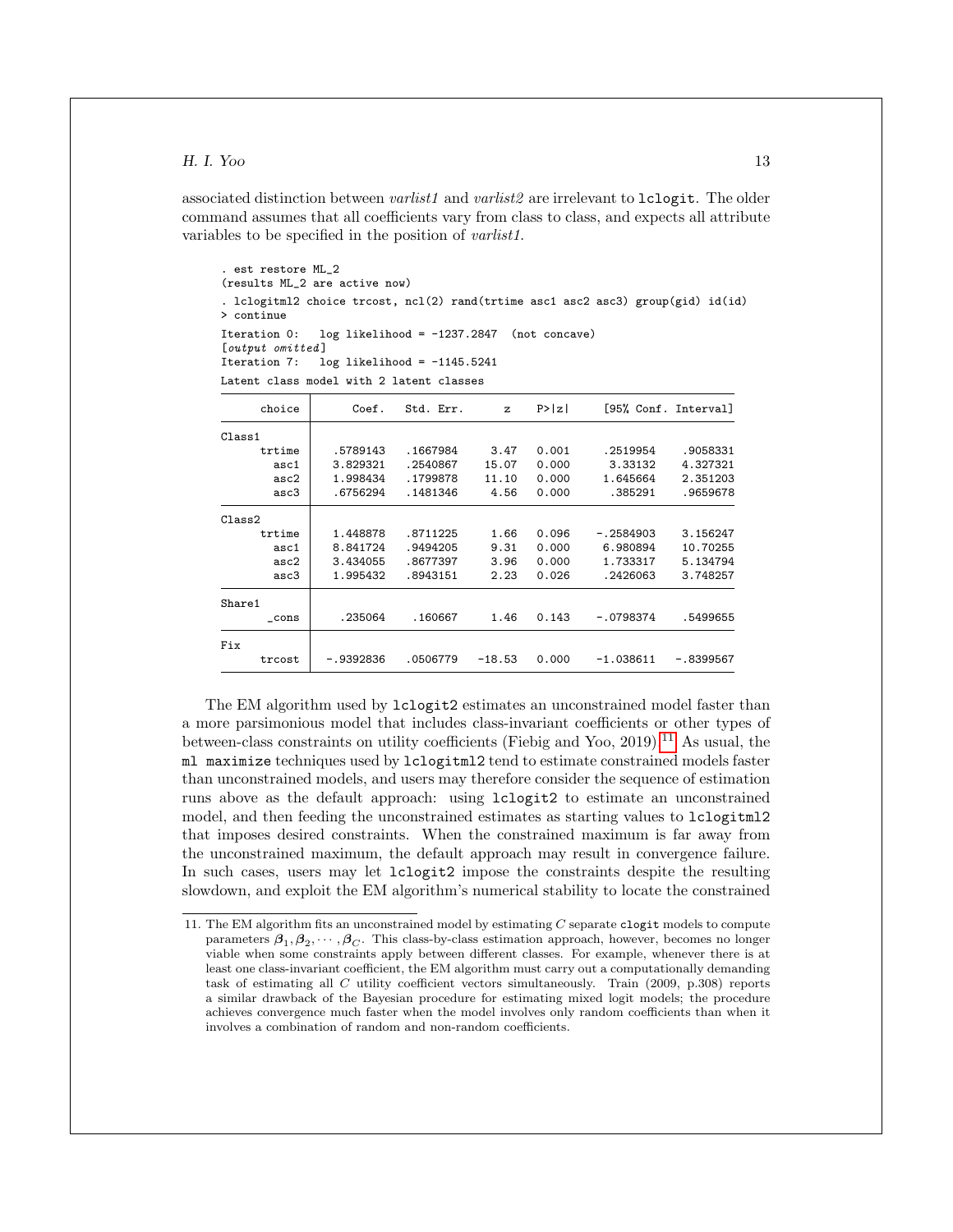maximum.

The new lclogit2 and lclogitml2 commands take advantage of Mata, and can reduce computer run times considerably relative to their predecessors, especially when the number of estimated parameters is large. On a Windows 10 laptop with Intel i5-8250U CPU and 16-GB RAM, for example, the new commands can estimate the unconstrained 2-class model above almost twice faster than their predecessors: the lclogit2 run achieves convergence in about 11 seconds and the subsequent lclogitml2 run in 9 seconds, whereas the equivalent lclogit and lclogitml runs take about 24 and 17 seconds, respectively. The run time difference becomes more perceptible when the number of classes is increased to 3: the lclogit2 and lclogitml2 runs take about 75 and 30 seconds, whereas the lclogit and lclogitml runs take about 160 and 70 seconds. Of course, using Mata does not alter the fact that estimating a finite mixture model like LCL is a computer-intensive task. lclogit2 and lclogitml2 estimation runs in authentic applications (as opposed to the present application using an example data file) may still take several hours, if not days, of computer time.[12](#page-14-0)

# 6 Applications to other types of logit models

As explained by Cameron and Trivedi (2005, p.498) and reiterated by Yan and Yoo (2019), the conditional logit (clogit in Stata) formula inside the big brackets of equation [\(1\)](#page-3-0) nests binary logit (logit) and multinomial logit (mlogit) formulas as special cases. Thus, in principle, users can use clogit to obtain the same estimation results as logit and mlogit. In practice, this requires reorganization of data beforehand. In the reshape command's vernacular, clogit requires that the data be in "long" form, with multiple rows per each group identified by  $\text{group}(.)$ , whereas logit and mlogit require that the data be in "wide" form, with one row per each group. Adkins (2011) provides a detailed Stata example showing how to reorganize logit and mlogit data for the clogit analysis, which he attributes to Cameron and Trivedi (2010).

lclogit2 and lclogitml2 can estimate latent class extensions of logit and mlogit, once the data have been suitably reorganized in accordance with Adkins's (2011) example. Stata 15 has introduced a new command fmm that can estimate latent class extensions of several baseline models including logit and  $mlogit$ .<sup>[13](#page-14-1)</sup> For cross sec-

<span id="page-14-0"></span><sup>12.</sup> Doiron and Yoo (2020) report a 4-class latent class model for a sample of 234 individuals making choices in a collective total of 11,208 occasions. The model specification was more specialized than LCL as it incorporated a variant of LCL known as latent class heteroskedastic rank-ordered logit (LHROL) (Yoo and Doiron, 2013), but the estimation routine was based on essentially the same Mata codes as lclogit2 and lclogitml2. On a Windows 7 desktop with Intel i7-4790 CPU and 32-GB RAM, estimating 291 parameters of the 4-class model took 21 hours at the EM algorithm step, and additional 110 hours at the subsequent gradient-based optimization step that used technique(nr).

<span id="page-14-1"></span><sup>13.</sup> As of Stata 16, fmm cannot estimate the latent class conditional logit because it does not support clogit as a component model. But fmm supports another type of logit model known as ordered logit (ologit). clogit and ologit are non-nested models, albeit both of them nest logit as special cases: there is no data reorganization trick that allows users to apply clogit to replicate ologit results. Consequently, lclogit2 and lclogitml2 cannot estimate latent class extensions of ologit,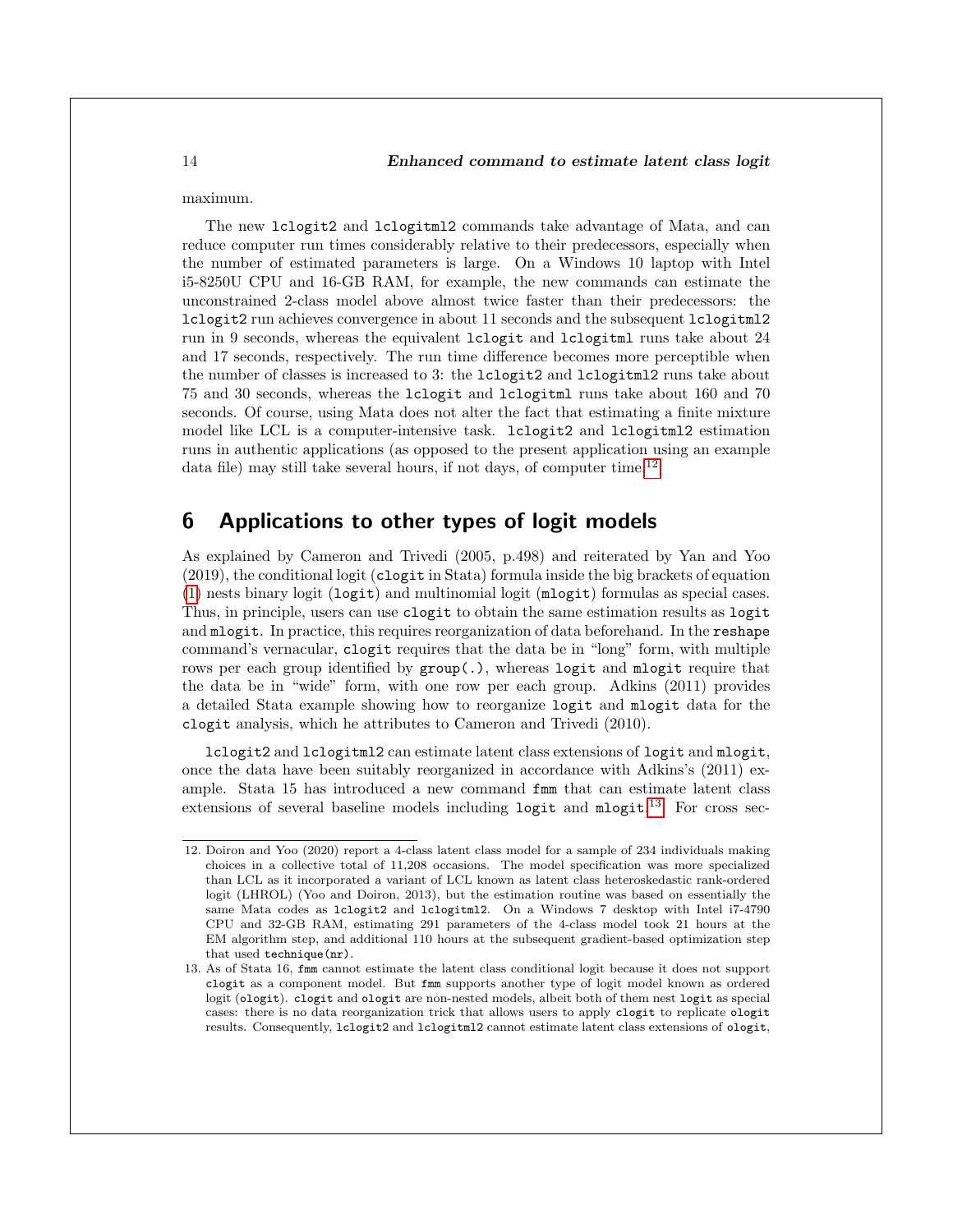tional data  $(T = 1)$ , the latent class logit and mlogit models that lclogit2 and lclogitml2 estimate are equivalent to what fmm estimates. But fmm cannot estimate models for panel data  $(T \geq 2)$  that consider preference class membership as the decision maker's time-invariant characteristic, i.e. models which assume that someone from Class c has the utility coefficient vector of that class throughout all time periods or choice occasions.<sup>[14](#page-15-0)</sup> lclogit2 and lclogitml2 can estimate such panel models, once a variable identifying decision makers has been specified in option id(.).

Some stated preference surveys ask the decision maker to rank-order all alternatives from most to least preferred, instead of simply asking her to choose her most preferred alternative. A popular baseline model for analyzing rank-ordered data is the rankordered logit (rologit) model. Suppose that the decision maker rank-orders three different jobs described by salary, availability of on-site parking (1 for abundant and 0 for limited) and full-time contract status (1 for yes and 0 for no).<sup>[15](#page-15-1)</sup> The data organization example below satisfies rologit's requirements, and the dependent variable rank shows that the decision maker's most preferred job is job A ( $\text{rank} = 3$ ) and least preferred job is job B (rank = 1), with job C coming in between (rank = 2).<sup>[16](#page-15-2)</sup>

|                | group | rank   | iob                                                                   | salary               | parking | fulltime |
|----------------|-------|--------|-----------------------------------------------------------------------|----------------------|---------|----------|
| 1.<br>2.<br>З. |       | 3<br>2 | $[1]$ A<br>$\lceil 2 \rceil$ B<br>$\begin{bmatrix} 3 \end{bmatrix}$ C | 1500<br>2500<br>2000 |         |          |

As Train (2009, pp. 156-158) points out, rologit is so closely related to clogit that users may apply clogit to replicate rologit, and the extensions of clogit such as mixlogit to estimate the corresponding extensions of rologit. It follows that users can use lclogit2 and lclogitml2 to estimate what Yoo and Doiron (2013) call the latent class rank-ordered logit  $(LROL) \text{ model}^{17}$  $(LROL) \text{ model}^{17}$  $(LROL) \text{ model}^{17}$ . This requires that the rankordered data be reorganized in a way that allows clogit to replicate rologit. Under

<span id="page-15-0"></span>which fmm can estimate.

<sup>14.</sup> The assumption of time-invariant class membership parallels how unobserved individual heterogeneity is handled in continuous mixture models such as random effects probit (xtprobit) and panel data mixed logit (cmxtmixlogit). The latent dependent variable model for xtprobit assumes that the intercept randomly varies across decision makers but remains constant within a decision maker. The latent dependent variable model for cmxtmixlogit assumes that the utility coefficients randomly vary across decision makers but remain constant within a decision maker.

<span id="page-15-1"></span><sup>15.</sup> This example is motivated by Yoo and Doiron (2013) and Doiron and Yoo (2020) that analyze rank-ordered data on entry-level nursing jobs at Australian hospitals. In the actual data, each job is described by salary and 11 non-salary attributes which include, *inter alia*, parking availability, full-time contract status, the hospital's reputation, and opportunities for professional development.

<span id="page-15-2"></span><sup>16.</sup> That a higher level of rank indicates a more preferred alternative is the default assumption of rologit.

<span id="page-15-3"></span><sup>17.</sup> Yoo and Doiron (2013) also describe a variant of LROL called latent class heteroskedastic rankordered logit (LHROL), which accounts for the notion that the decision maker may find it easier (or harder) to tell what her best alternative is than what her second-best alternative is. A Stata program for estimating LHROL is available on the Canadian Journal of Economics data archive page for Doiron and Yoo (2020). The program does not come with any help file, but it shares similar syntax diagrams with lclogit2 and lclogitml2.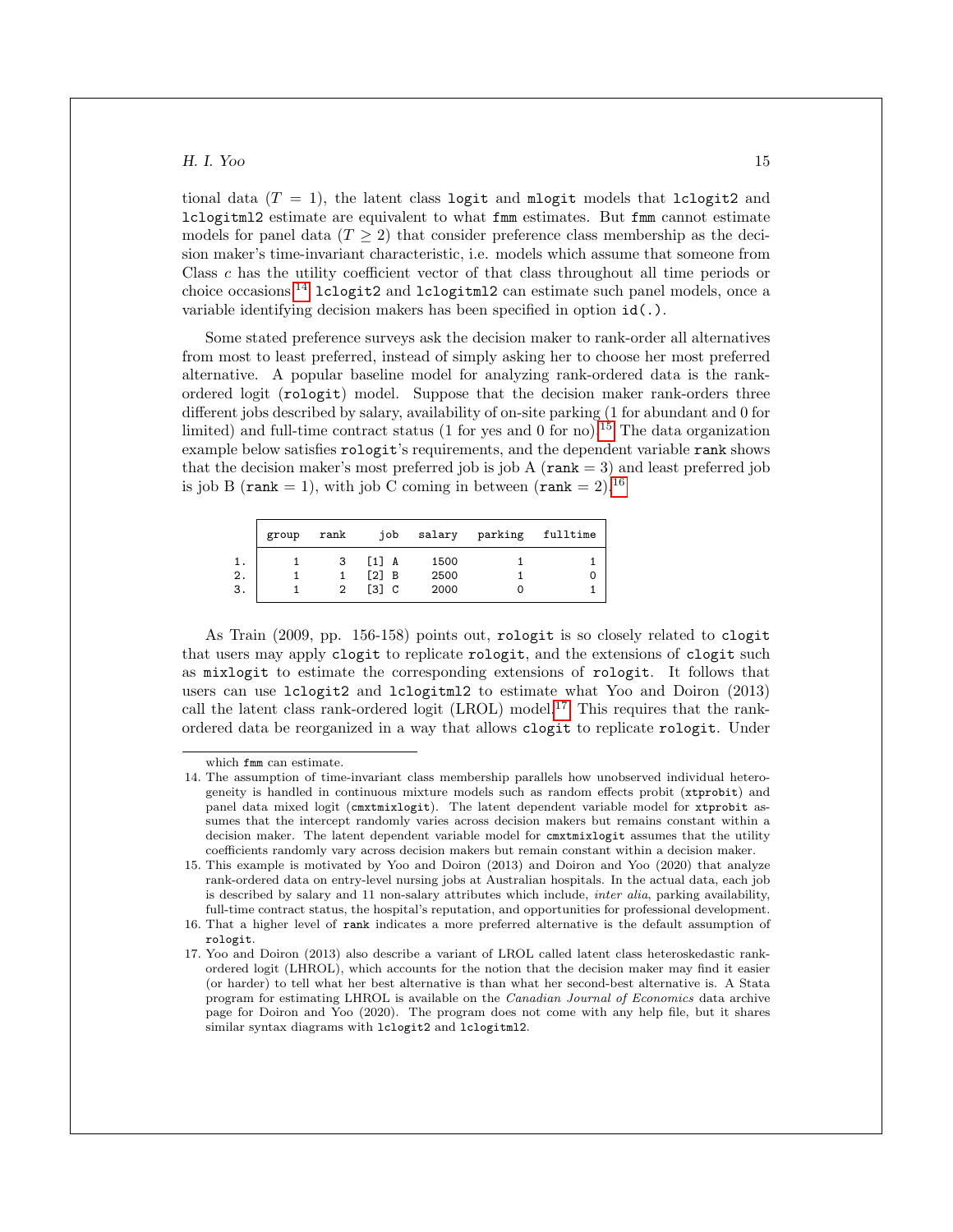#### 16 Enhanced command to estimate latent class logit

rologit, the probability of ranking job A, job C and job B as best, second-best and worst, respectively, is given by a product of two clogit probabilities: the probability of choosing job A from  $\{A, B, C\}$  and that of choosing job C from  $\{B, C\}$ .<sup>[18](#page-16-0)</sup> Therefore, in Train's vernacular, the rank-ordered data above can be "exploded" into data on two "pseudo-choices", where the first pseudo-choice is made from  ${A, B, C}$  and the second pseudo-choice is made from {B, C}. The command block below explodes the rankordered data as suggested, and displays the resulting pseudo-choice data that satisfy the data organization requirements of clogit.

- . gen choice =  $[rank == 3]$
- . expand 2, gen(sbest)
- . drop if rank ==  $3$  & sbest ==  $1$
- . replace choice =  $[rank == 2]$  if sbest == 1
- . egen gid = group(group sbest)
- . list, sepby(gid)

|                | group | rank                | job                              | salary               | parking | fulltime | choice | sbest  | gid    |
|----------------|-------|---------------------|----------------------------------|----------------------|---------|----------|--------|--------|--------|
| 1.<br>2.<br>3. |       | 3<br>$\overline{2}$ | $[1]$ A<br>[2] B<br>$[3]$ $C$    | 1500<br>2500<br>2000 |         |          | 0<br>O | 0<br>0 |        |
| 4.<br>5.       |       | $\overline{2}$      | $\lceil 2 \rceil$ B<br>$[3]$ $C$ | 2500<br>2000         |         |          |        |        | 2<br>2 |

Given several pseudo-choice data blocks organized as above, clogit that replicates rologit must be executed with option group(gid), so that Stata can correctly identify data rows to be used in evaluating each clogit probability. lclogit2 and lclogitml2 must be executed with options group(gid) and id(group), where the variable group in option id(.) allows Stata to recognize that the utility coefficients remain invariant across all pseudo-choice situations exploded from the same choice situation. In case more than one choice situation is observed per decision maker, id(.) can be altered to specify a variable that identifies individual decision makers instead.

There is a well-known variant of rank-ordering known as best-worst scaling (BWS) (Louviere, Flynn and Marley, 2015). In an "object case" BWS task, the decision maker examines a set of attributes, say {salary, parking, contract type}, and states which of those attributes are the most important (best) and least important (worst) to her decision making. A popular baseline model for analyzing object case BWS data is the maximum difference (max-diff) logit model. Once its psychological foundations are stripped away, the max-diff logit model is algebraically identical to clogit, meaning that users can apply lclogit2 and lclogitml2 to estimate what Yoo and Doiron (2013) call the latent class max-diff logit model. Specifically, when there are  $K$  attributes, the max-diff logit model is algebraically identical to a clogit model defined over  $K \times (K-1)$ 

<span id="page-16-0"></span><sup>18.</sup> In general, when there are J alternatives, a rologit probability is given by a product of  $J - 1$ clogit probabilities. The component clogit probabilities are the probability of choosing the best from all J alternatives; that of choosing the best from of  $J-1$  alternatives excluding the first best; that of choosing the best from  $J - 2$  alternatives excluding the first and second best; and so on.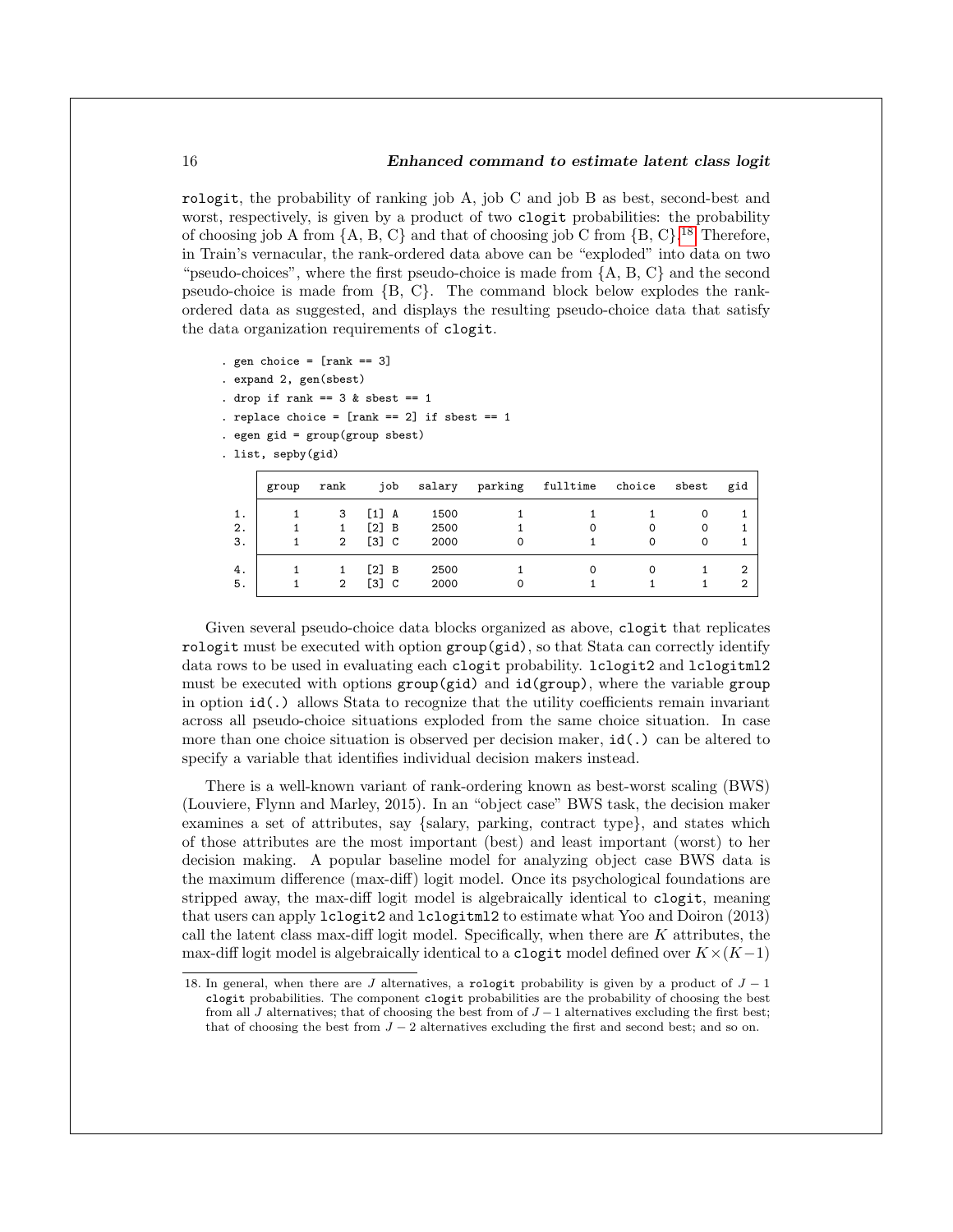alternatives, where each alternative is a particular 2-permutation of the  $K$  attributes, i.e. a distinct candidate pair of the best and worst attributes. To facilitate the max-diff analysis, the BWS data for the three-attribute example may be organized as follows.

|          | group |  | choice salary parking contract |  |
|----------|-------|--|--------------------------------|--|
| 1.<br>2. |       |  |                                |  |
| З.       |       |  |                                |  |
| 4.<br>5. |       |  |                                |  |
| 6.       |       |  |                                |  |

In the present example, each data row describes one of the  $3 \times 2 = 6$  candidate best-worst pairs. An attribute takes a value of 1 in the row where it makes up the most important or "best" element of the pair, and −1 where it makes up the least important or "worst" element. The decision maker's BWS response appears in row 4, where the dependent variable choice takes a value of 1, and attributes parking and contract take values of 1 and −1, respectively: the decision maker has stated that parking is the best attribute, and contract type is the worst attribute. Given several BWS data blocks organized in this way, the max-diff logit model can be estimated by running a clogit regression of choice on any  $K - 1 = 2$  out of the  $K = 3$  attributes, where one attribute is omitted to achieve identification and option group(group) must be specified to identify choice situations. Loogit2 and Loogitml2 can be used to extend the baseline clogit model in the usual manner. Note that the clogit index  $(x_{n,i} \beta)$ in Section 2) for each row is now the best-worst utility difference of the pair that it describes, for example  $\beta_{parking} - \beta_{contract}$  in row 4. The sobriquet max-diff refers to the assumption that the decision maker chooses the pair that maximizes the best-worst utility difference.

Another type of BWS known as "profile case" BWS is identical to the object case, apart from that each attribute in question is associated with a particular level descriptor. For example, the decision maker may examine and state the best and worst out of three attribute-levels, {salary of \$2000, limited on-site parking, part-time contract}. [19](#page-17-0) The max-diff logit model for this type of response is algebraically identical to clogit too, and the data can be organized in a similar way as the object case example. For a full example of how to organize profile case data, see the *Canadian Journal of Economics* data archive page for Doiron and Yoo (2020).

lclogit2 and lclogitml2 assume that the latent class conditional logit (LCL) model has been specified in what Train and Weeks (2005) classify as the "prefer-

<span id="page-17-0"></span><sup>19.</sup> Yoo and Doiron (2013) and Doiron and Yoo (2020) provide further information on identification and interpretation of the max-diff logit model's coefficients, and their comparisons to the traditional clogit utility coefficients. Neither the max-diff logit model nor BWS elicitation method is our own contribution, though I believe that empirical economists may find our exposition more accessible than other comparable sources. The statistical and data collection methods originate from a series of papers by Louviere, Flynn and Marley, which are referenced in their book (Louviere, Flynn and Marley, 2015).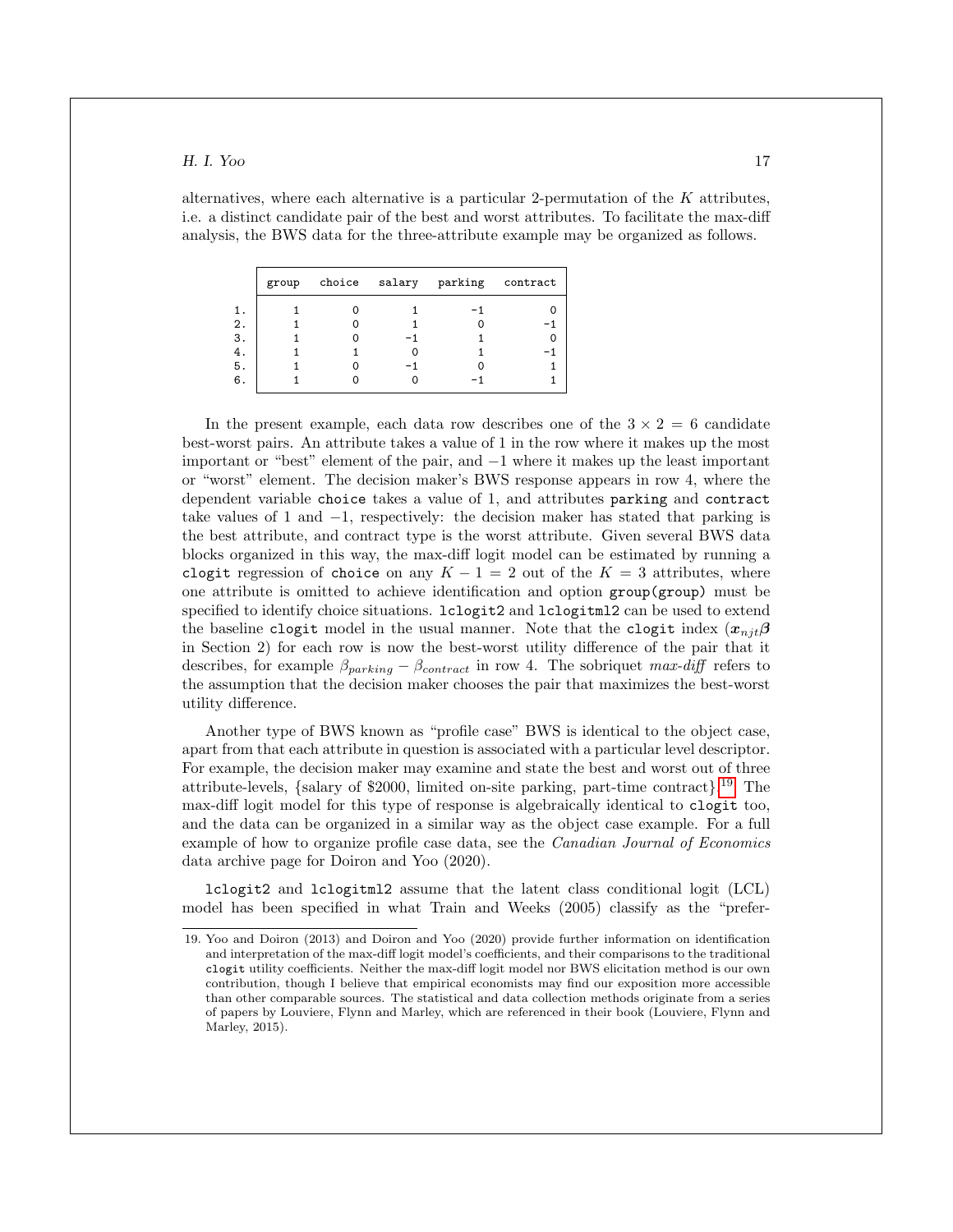ence space." Each estimated coefficient on an attribute is a utility coefficient, and lclogitwtp2 should be used to obtain the corresponding willingness-to-pay (WTP) measure. An alternative approach is to reparameterize the model in the "WTP space," by specifying the sample log likelihood directly as a function of the WTP measures. Hole's (2007a; 2015) mixlogit and mixlogitwtp commands allow users to estimate multivariate normal mixture logit models in the preference space and WTP space, respectively. The two commands lead to substantively different estimation results because, as explained by Train and Weeks (2005), multivariate normal utility coefficients do not imply multivariate normal WTP measures and vice versa, unless the marginal utility of money is constant across all decision makers.<sup>[20](#page-18-0)</sup>

In the context of a finite or discrete mixture logit model which LCL is, whether users estimate the model in one space or another is less critical. As Oviedo and Yoo (2017) point out, the set of mass points in a discrete mixing distribution that maximizes the sample log likelihood function is invariant to whether the model is parameterized in the preference space or the WTP space. Therefore, the WTP measures derived from the utility coefficients (using lclogitwtp2) are the same as what users would have obtained if they reparameterized the model to estimate the WTP measures directly.

# 7 Acknowledgments

I would like to thank an anonymous reviewer for helpful comments and constructive suggestions. I would also like to thank users of lclogit for their feedback on the older command.

# 8 References

- Adkins, L.C., 2011. Notes 10: Conditional Logit intro and MNL Conditional Logit in Stata. http://www.learneconometrics.com/class/6243/notes/index.html (last accessed: 5 November 2019).
- Bhat, C., 1997. An endogenous segmentation mode choice model with an application to intercity travel. Transportation Science, 3, pp. 34-48.
- Cameron, A.C. and Trivedi, P.K., 2005. Microeconometrics: Methods and Applications. Cambridge University Press.
- Cameron, A.C. and Trivedi, P.K., 2010. Microeconometrics Using Stata, Revised Edition. Stata Press.

Doiron, D. and Yoo, H.I., 2017. Temporal Stability of Stated Preferences: the Case of Junior Nursing Jobs. Health Economics, 26, pp. 802-809.

<span id="page-18-0"></span><sup>20.</sup> A brief explanation for the difference between the preference space and WTP space results would be that a WTP measure is a ratio of two utility coefficients, and a ratio of two normal random variables is not a normal random variable.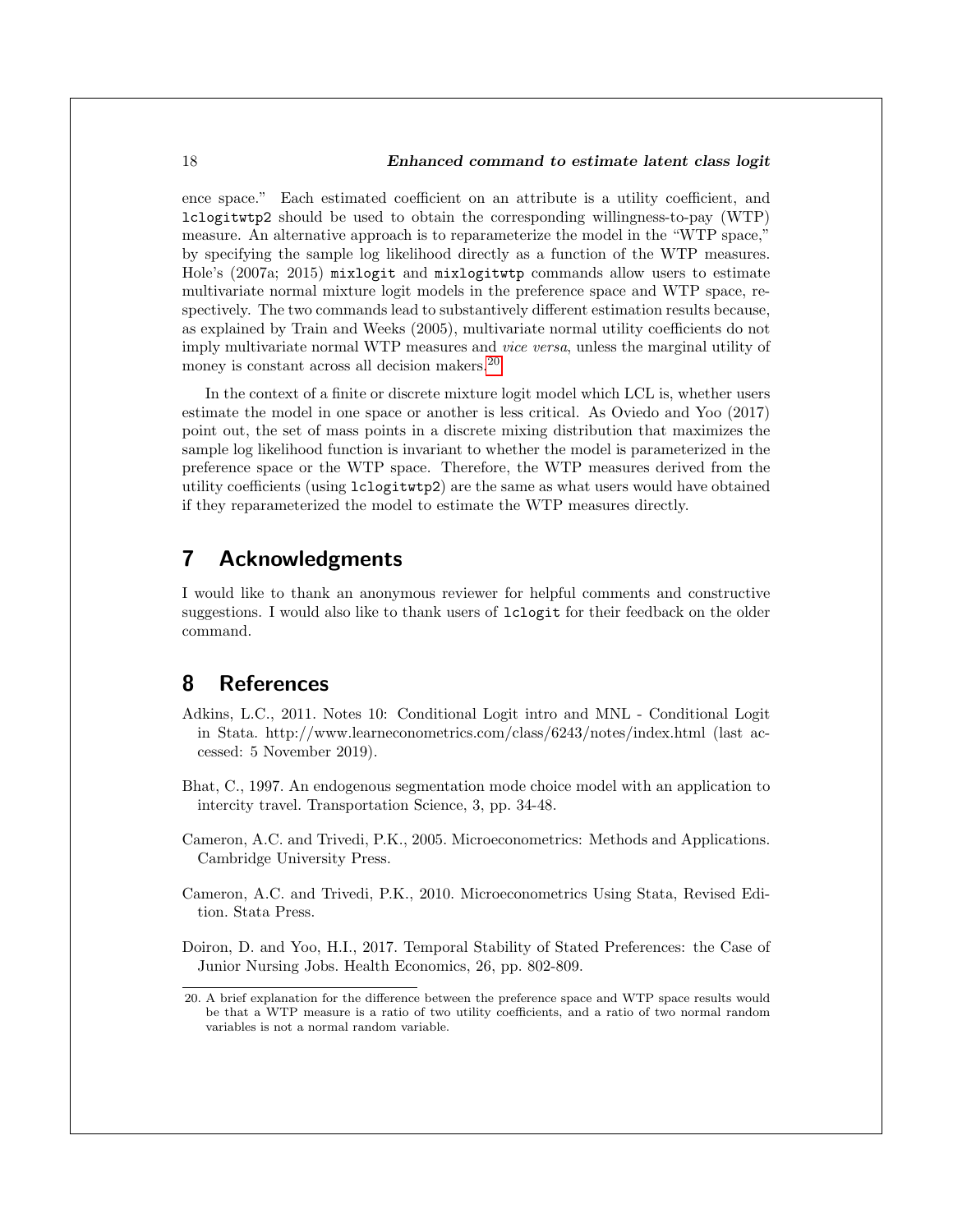- Doiron, D. and Yoo, H.I., 2020. Stated Preferences over Job Characteristics: a Panel Study. Canadian Journal of Economics, 53 (1), forthcoming.
- Fiebig, D.G. and Yoo, H.I., 2019. Econometrics of Stated Preferences. In: Jones, Andrew M. (ed), The Oxford Encyclopedia of Health Economics. Oxford: Oxford University Press. DOI: 10.1093/acrefore/9780190625979.013.92.
- Hole, A.R., 2007a. Fitting mixed logit models by using maximum simulated likelihood. Stata Journal, 7 (3), pp. 388-401.
- Hole, A.R., 2007b. WTP: Stata module to estimate confidence intervals for willingness to pay measures. Statistical Software Components S456808, Boston College Department of Economics, revised 01 Oct 2007.
- Hole, A.R., 2007c. A comparison of approaches to estimating confidence intervals for willingness to pay measures. Health Economics, 16 (8), pp. 827-840.
- Hole, A.R., 2015. MIXLOGITWTP: Stata module to estimate mixed logit models in WTP space. Statistical Software Components S458037, Boston College Department of Economics, revised 20 Apr 2016.
- Louviere, J, Flynn, T.N. and Marley, A.A.J., 2015. Best-worst Scaling: Theory, Methods and Applications. Cambridge University Press.
- Oviedo, J.L. and Yoo, H.I., 2017. A latent class nested logit model for rank-ordered data with application to cork oak reforestation. Environmental and Resource Economics, 68(4), pp. 1021-1051.
- Pacifico, D. and Yoo, H.I., 2013. lclogit: A Stata command for fitting latent-class conditional logit models via the expectation-maximization algorithm. Stata Journal 13: pp.625-639
- Rabe-Hesketh, S., Skrondal, A. and Pickles, A. 2002. Reliable estimation of generalized linear mixed models using adaptive quadrature. Stata Journal, 2 (1), pp. 1-21.
- Revelt, D. and Train, K. 1998. Mixed Logit With Repeated Choices: Households' Choices Of Appliance Efficiency Level. Review of Economics and Statistics, 80(4), pp. 647-657.
- Train, K., 2008. EM Algorithms for Nonparametric Estimation of Mixing Distributions. Journal of Choice Modelling, 1 (1), pp. 40-69.
- Train, K., 2009. Discrete Choice Methods with Simulation, 2nd ed. Cambridge University Press.
- Train, K. and Weeks, M., 2005. Discrete choice models in preference space and willingness-to-pay space. In: Alberini, A. and Scarpa, R. (eds), Applications of Simulation Methods in Environmental and Resource Economics. Springer, Dordrecht.
- Yan, J. and Yoo, H.I., 2019. Semiparametric Estimation of the Random Utility Models with Rank-Ordered Choice Data. Journal of Econometrics, 211, 414-438.